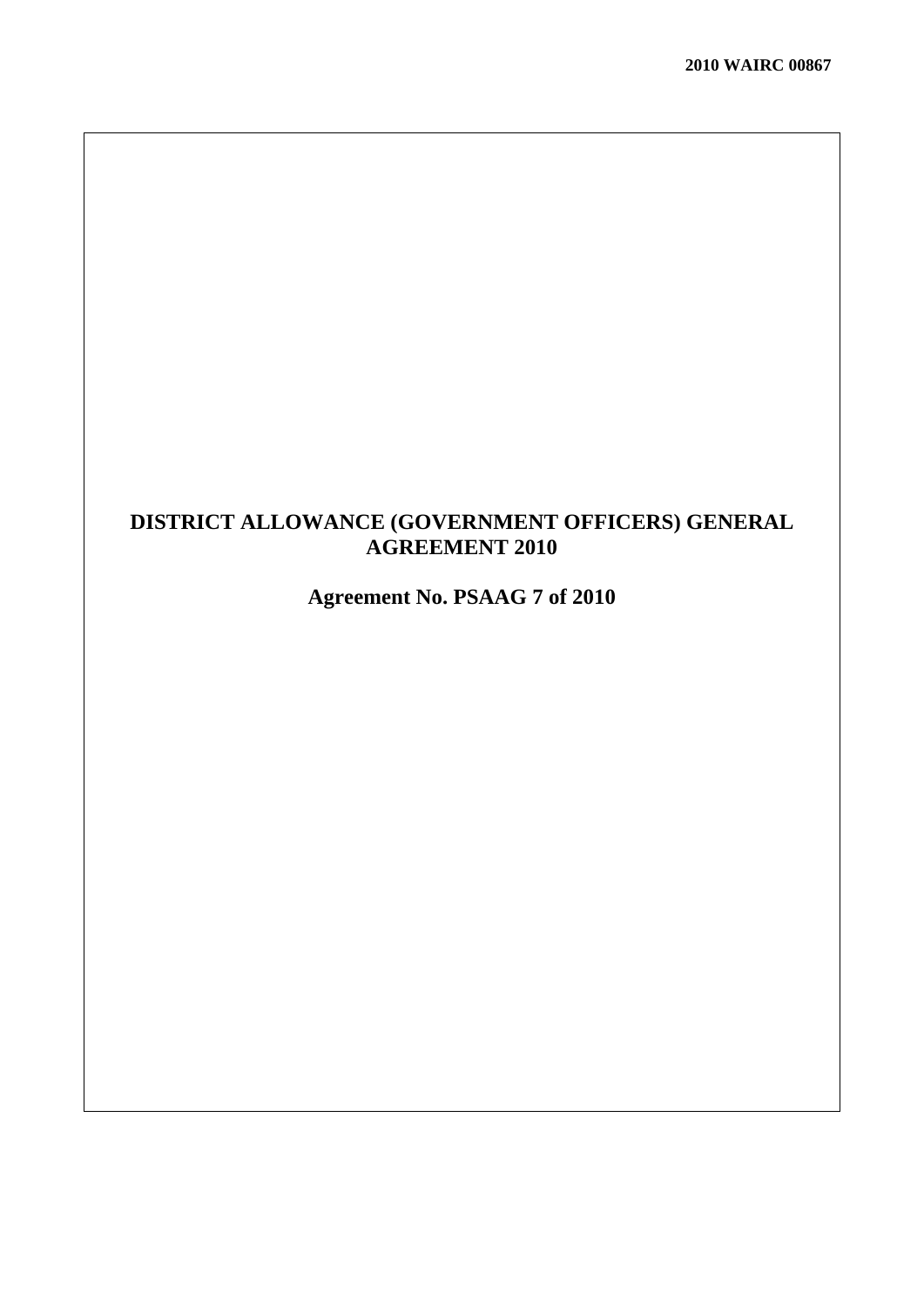## **SCHEDULE**

## **1. TITLE**

This General Agreement shall be known as the District Allowance (Government Officers) General Agreement 2010 and replaces District Allowance (Government Officers) General Agreement 2005.

## **2. ARRANGEMENT**

- 1. Title
- 2. Arrangement
- 3. Definitions
- 4. Purpose of General Agreement
- 5. Application and Parties Bound
- 6. Term of General Agreement
- 7. No Further Claims
- 8. Payment of District Allowance
- 9. Application of District Allowance
- 10. District Allowance: 1 July 2008 30 June 2010
- 11. District Allowance: 1 July 2010 30 June 2011
- 12. District Allowance from 1 July 2011
- 13. Future Setting and Adjustment of District Allowance Rates
- 14. Phasing out of North-West Child Allowance
- 15. Consultation
- 16. Dispute Settlement Procedure
- 17. Signature of Parties
- 18. Schedules:

| Schedule A: | Respondency List - Agencies                       |
|-------------|---------------------------------------------------|
| Schedule B: | Respondency List - Unions                         |
| Schedule C: | District Allowance Rates as at 1 July 2008        |
| Schedule D: | District Allowance Rates as at 1 July 2009        |
| Schedule E: | District Allowance Rates as at 1 July 2010        |
| Schedule F: | District Allowance Map 1 July 2008 - 30 June 2010 |
| Schedule G: | District Allowance Map 1 July 2010 - 30 June 2011 |
| Schedule H: | District Allowance Map as at 1 July 2011          |
| Schedule I: | Comparison for Commodity Groups and Sub-Groups    |

## **3. DEFINITIONS**

3.1. For the purpose of this General Agreement, the following definitions shall have the following meanings: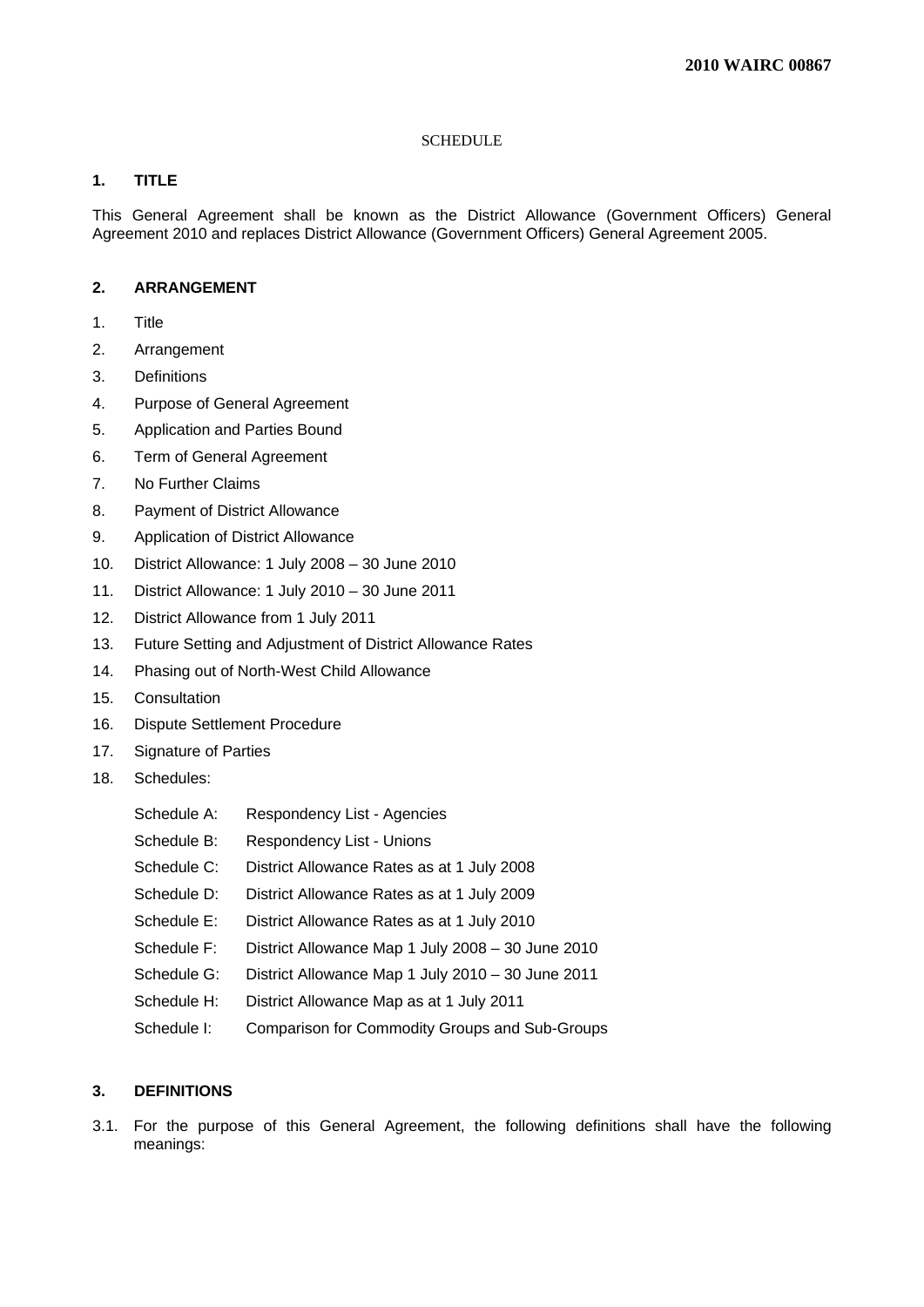- (a) "Agency" means a respondent listed in Schedule A.
- (b) "De facto partner" means a relationship (other than a legal marriage) between two persons, of either different sexes or the same sex, who live together in a "marriage-like" relationship, as provided for by the *Interpretation Act 1984* as amended from time to time.
- (c) "Disability support pension" means the disability support pension as defined by *The Social Security Act 1991,* or as replaced by the Commonwealth.
- (d) "District Allowance" means an allowance paid to officers in eligible regions as compensation for the general disadvantages associated with living in regional Western Australia, including climate, isolation and cost of living.
- (e) "Employer" means the agencies listed in Schedule A and include:
	- (i) The Minister for Health in his incorporated capacity under s.7 of *the Hospitals and Health Services Act 1927 (WA)* as:
		- the Hospitals formerly comprised in the Metropolitan Health Service Board,
		- the Peel Health Services Board,
		- the WA Country Health Service.
	- (ii) the Director General of Health is the delegate of the Minister for Health in his incorporated capacity under s.7 of the *the Hospitals and Health Services Act 1927 (WA)*. In this capacity the Director General of Health acts as the "employer" for the purposes of this General Agreement; and
	- (iii) the President, acting on the recommendation of the Director General of the Department of the Premier and Cabinet is the employer of each electorate officer appointed to assist:
		- a member of the Legislative Council in dealing with constituency matters; or
		- the secretary of a parliamentary political party who is a member of the Legislative Council; and
		- the Speaker, acting on the recommendation of the Director General of the Department of the Premier and Cabinet, is the employer of each electorate employee appointed to assist:
		- a member of the Legislative Assembly in dealing with constituency matters; or
		- the secretary of a parliamentary political party who is a member of the Legislative Assembly.
- (f) "Full time hours" means the ordinary hours as defined by the relevant industrial award or agreement to which the officer is covered.
- (g) "General Agreement" means the District Allowance (Government Officers) General Agreement 2010.
- (h) "Headquarters" means the place in which the principal work of an officer is carried out, as defined by the employer.
- (i) "Officers" means persons employed by the respondents listed in Schedule A who are members of or who are eligible to be members of the unions respondent to this General Agreement.
- (j) "Partner" means an officer's spouse including de facto partner.
- (k) "Spouse" means a person who is lawfully married to that person.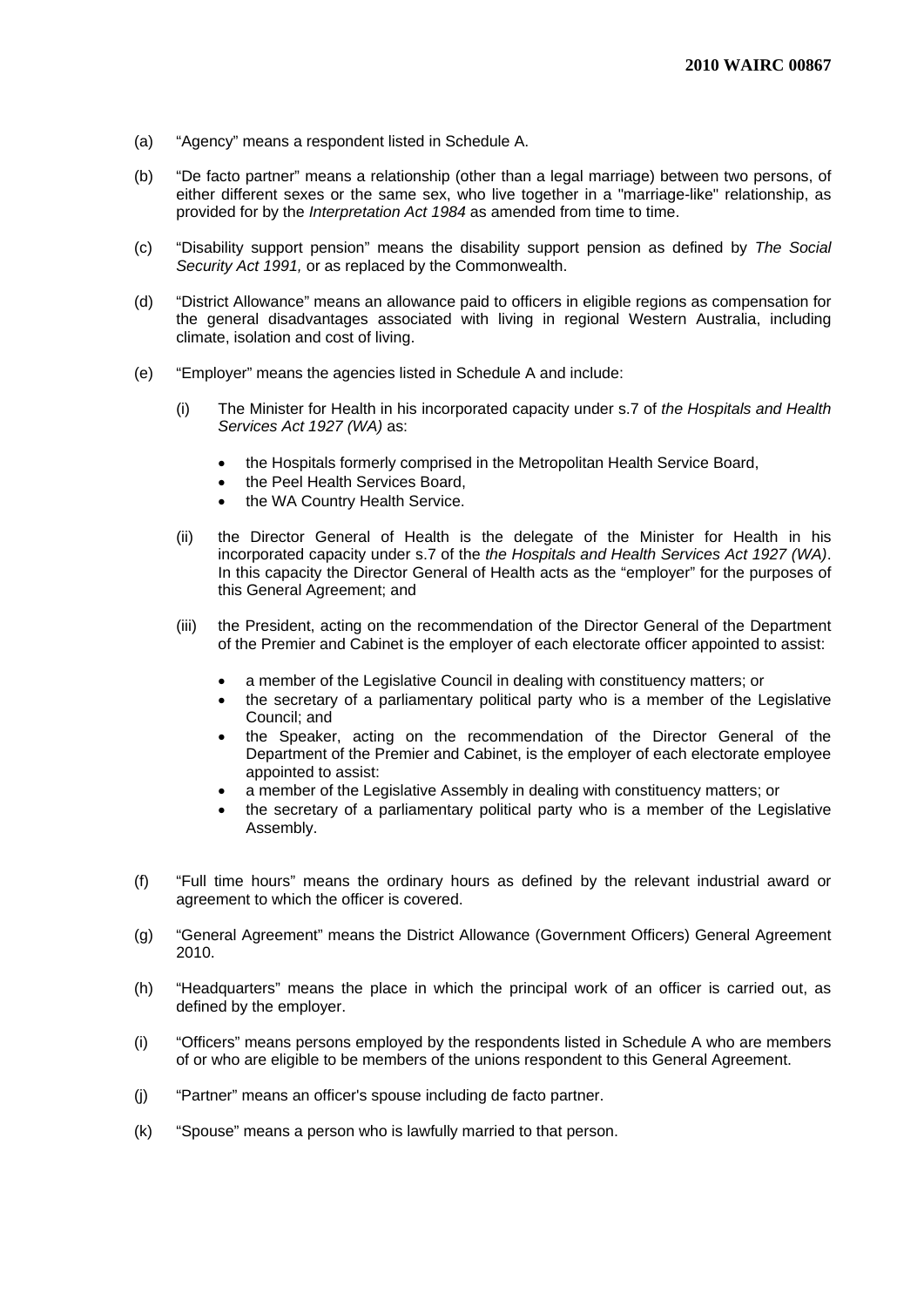- (l) "WAIRC" means the Western Australian Industrial Relations Commission.
- (m) "Union" means unions party to this General Agreement listed in Schedule B.
- 3.2 For the purposes of determining eligibility for double the District Allowance rate as per clause 9.1.2, the following definitions shall have the following meanings:
	- (a) "Dependant" in relation to an officer, means:
		- (i) a partner; or
		- (ii) where there is no partner, a child or any other relative resident within the State who relies on the officer for their main financial support;

who does not receive a district or location allowance of any kind.

- (b) "Partial Dependant" in relation to an officer, means:
	- (i) a partner; or
	- (ii) where there is no partner, a child or any other relative resident within the State who relies on the officer for their main financial support;

who receives a district or location allowance of any kind less than that applicable to an officer without dependants under any award, agreement or other instrument regulating the employment of the partial dependant.

3.3 For the purposes of the definitions at clause 3.2(a) and (b), a child or other relative will be considered to rely on the officer for their main financial support where that child or other relative is in receipt of income of less than half the annualised WA minimum adult wage as at 30 June of the immediate past financial year, excluding income from a disability support pension.

## **4. PURPOSE OF GENERAL AGREEMENT**

- 4.1 The parties agree that the purpose of this General Agreement is to:
	- (a) provide District Allowance increases in accordance with this General Agreement, for officers bound by this General Agreement; and
	- (b) establish a methodology for calculating District Allowance.

## **5. APPLICATION AND PARTIES BOUND**

- 5.1 The parties bound by this General Agreement are the agencies listed in Schedule A and the unions party to this General Agreement listed in Schedule B.
- 5.2 This General Agreement shall apply to all officers in Western Australia who are members of or eligible to be members of the unions party to this General Agreement. At the date of registration, the approximate number of officers bound by the General Agreement is 2,967.
- 5.3 This General Agreement is in substitution for any District Allowance provision contained in any award or agreement to which the named respondents in Schedule A and B of this General Agreement are bound.

## **6. TERM OF GENERAL AGREEMENT**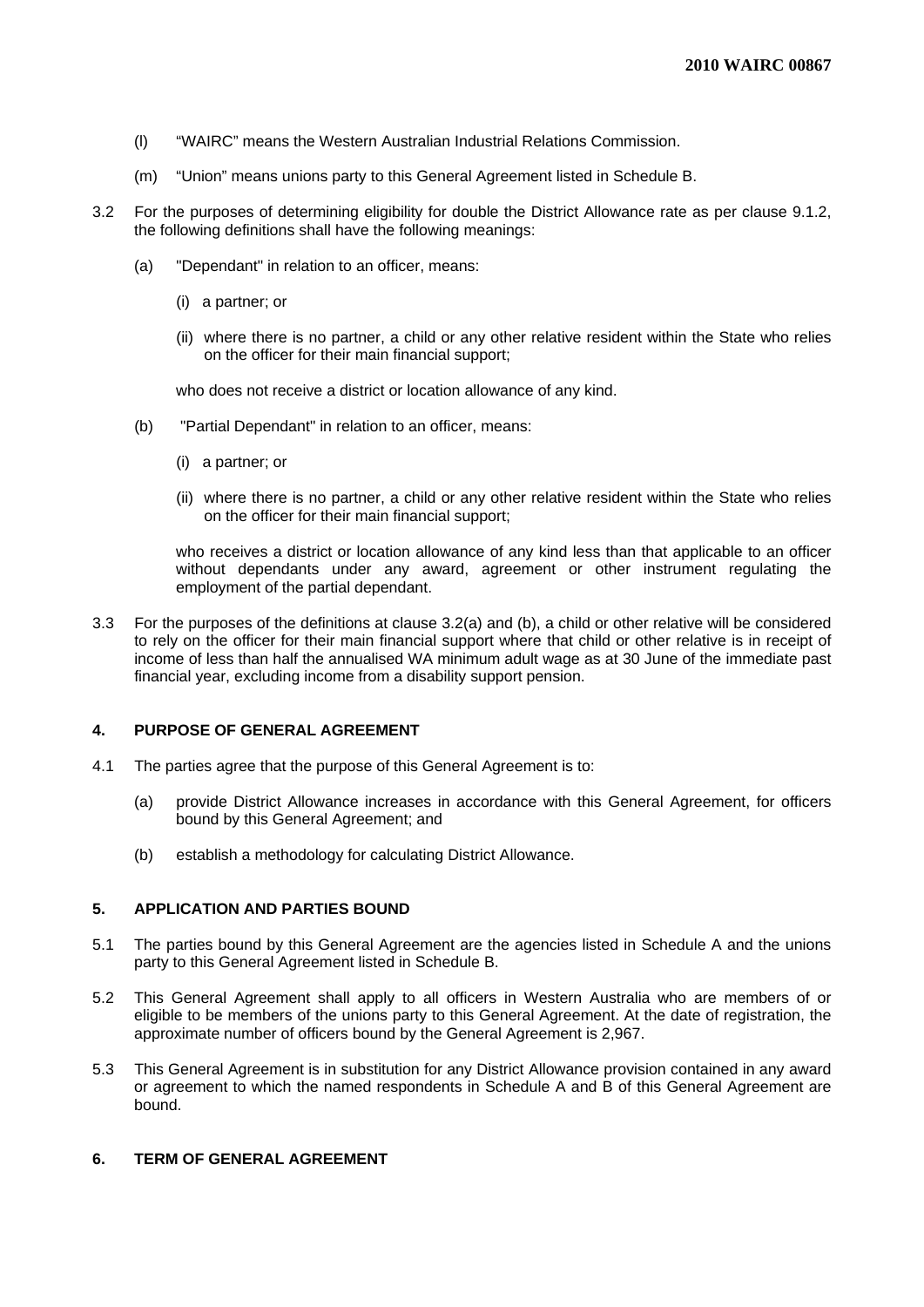- 6.1 The General Agreement shall operate from the date of registration in accordance with Section 41 of the *Industrial Relations Act 1979* and will expire three years from the date of registration.
- 6.2. The parties to the General Agreement agree to re-open negotiations for a replacement General Agreement at least six months prior to the expiry of the General Agreement.

## **7. NO FURTHER CLAIMS**

 The parties to the General Agreement agree that for the term of the General Agreement there will be no further claims on matters contained in the General Agreement, except where otherwise provided.

## **8 PAYMENT OF DISTRICT ALLOWANCE**

#### **8.1 Payment of District Allowance Arrears**

- 8.1.1 An eligible officer who is employed by the employer on the date of registration of this General Agreement will, on registration of this General Agreement, receive increases in accordance with the following subclauses:
	- (a) The first increase to District Allowance rates as per Schedule C of this agreement is equivalent to the additional District Allowance that would have been paid had the rates in Schedule C been paid from the first pay period on or after 1 July 2008.
	- (b) The second increase to District Allowance rates as per Schedule D of this agreement is equivalent to the additional District Allowance that would have been paid had the rates in Schedule D been paid from the first pay period on or after 1 July 2009.
	- (c) The third increase to District Allowance rates as per Schedule E of this agreement is equivalent to the additional District Allowance that would have been paid had the rates in Schedule E been paid from the first pay period on or after 1 July 2010.
- 8.1.2 An officer who resigns or retires or whose employment is otherwise terminated prior to the registration of this General Agreement is not entitled to the retrospective payment provided in clause 8.1.1.
- 8.1.3 For officers who worked in a region eligible for District Allowance for part or all of the period from 1 July 2008 to the date of registration of this General Agreement, but no longer work in a region eligible for District Allowance, the officer will be paid for the period in which they received a District Allowance.
- 8.1.4 Subject to subclause 8.1.2, the employer will pay the retrospective payment provided in subclause 8.1.1 to an eligible officer who, prior to the registration of this agreement:
	- (a) was employed in the Western Australian public sector under a different industrial agreement to which the union is a respondent; or was employed by another employer named in this General Agreement; and
	- (b) commenced employment with their current employer within one calendar week of ceasing employment with the previous Western Australian public sector employer.

## 8.2 Future District Allowance Increases

8.2.1 This General Agreement provides: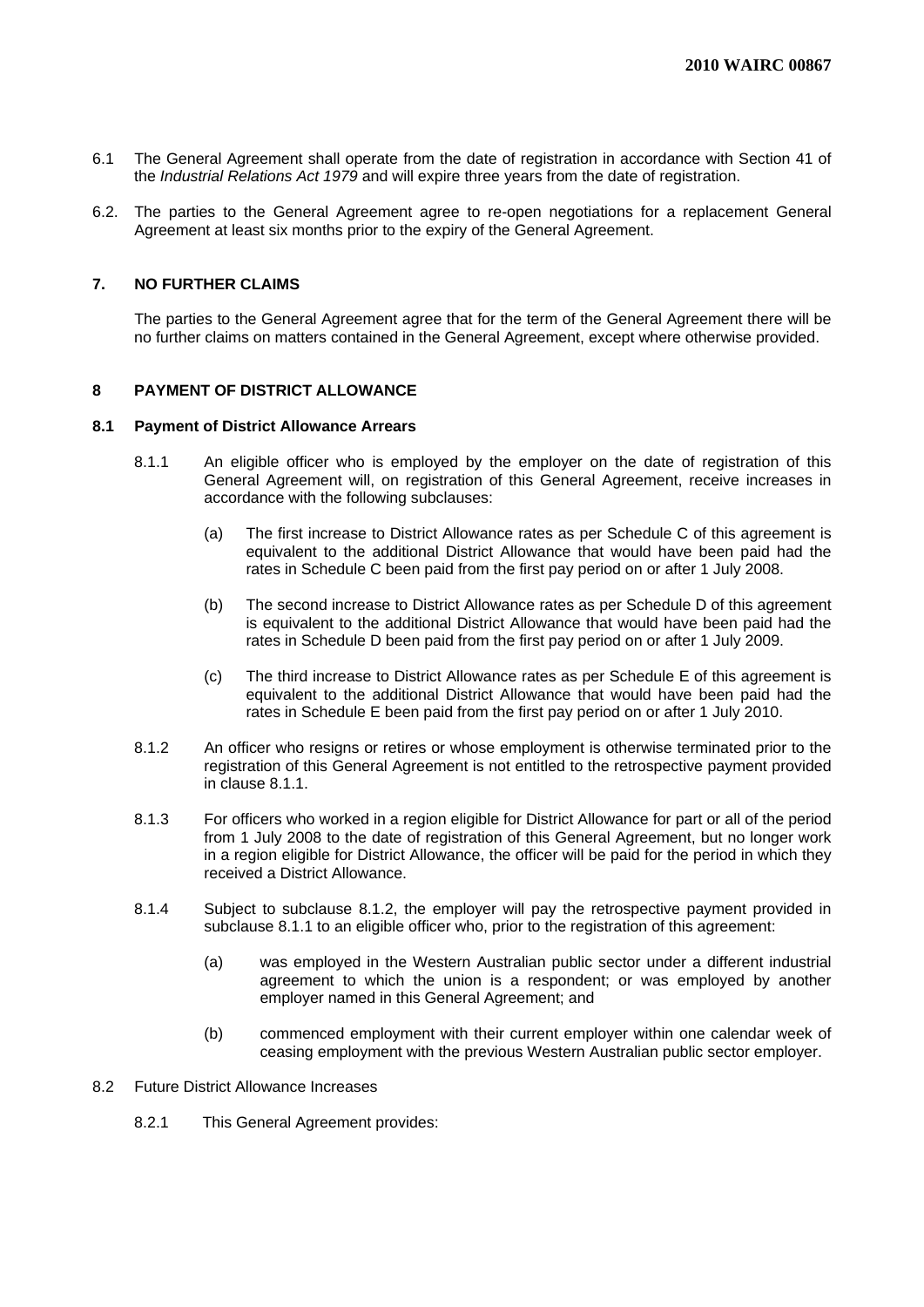- (a) Adjustments to District Allowance rates effective from 1 July 2011 shall be in accordance with the methodology contained in clause 13.1.
- (b) Adjustments to District Allowance rates effective from 1 July 2012 shall be in accordance with the methodology contained in clause 13.2.
- (c) Adjustments to District Allowance rates effective from 1 July 2013 shall be in accordance with the methodology contained in clause 13.1.

## **9. APPLICATION OF DISTRICT ALLOWANCE**

- 9.1.1 An officer shall be paid a District Allowance for the region in which the officer's headquarters is located. Provided that where the officer's headquarters is situated in an exceptions to standard rate town or place, the officer shall be paid a District Allowance at the rate appropriate to that town or place.
- 9.1.2 An officer who has a dependant shall be paid double the district allowance prescribed by subclause 9.1.1 for the district, town, or place in which the officer's headquarters is located.
- 9.1.3 Where an officer has a partial dependant the total District Allowance payable to the officer shall be the District Allowance prescribed by subclause 9.1.1 plus an allowance equivalent to the difference between the rate of district or location allowance the partial dependant receives and the rate of district or location allowance the partial dependant would receive if he or she was employed in a full time capacity under the Agreement or other provision regulating the employment of the partial dependant.
- 9.1.4 When an officer is on approved annual leave, the officer shall for the period of such leave, be paid the District Allowance to which he or she would ordinarily be entitled.
- 9.1.5 When an officer is on long service leave or other approved leave with pay (other than annual leave), the officer shall only be paid District Allowance for the period of such leave if the officer, dependant/s or partial dependant/s remain in the district in which the officer's headquarters are situated.
- 9.1.6 When an officer leaves his or her district on duty, payment of any District Allowance to which the officer would ordinarily be entitled shall cease after the expiration of two weeks unless the officer's dependant/s or partial dependant/s remain in the district or as otherwise approved by the Employer.
- 9.1.7 Except as provided in subclause 9.1.6 of this subclause, a District Allowance shall be paid to any officer ordinarily entitled there to in addition to reimbursement of any travelling, transfer or relieving expenses or camping allowance.
- 9.1.8 Where an officer whose headquarters is located in a district in respect of which no allowance is prescribed and is required to travel or temporarily reside for any period in excess of one month in any district or districts in respect of which such allowance is so payable, then notwithstanding the officer's entitlement to any such allowance including camping allowance, relieving allowance, sea going allowance and travelling allowance provided for in any award or agreement to which the named respondents in Schedule A and B of this General Agreement are bound, the officer shall be paid for the whole of such a period a District Allowance at the appropriate rate prescribed by subclauses 9.1.1, 9.1.2 and 9.1.3, for the district in which the officer spends the greater period of time.
- 9.1.9 Where an officer is provided with free board and lodging, including hotel and motel accommodation, by the employer or a public authority the District Allowance shall be reduced to two-thirds of the allowance the officer would ordinarily be entitled to under this clause.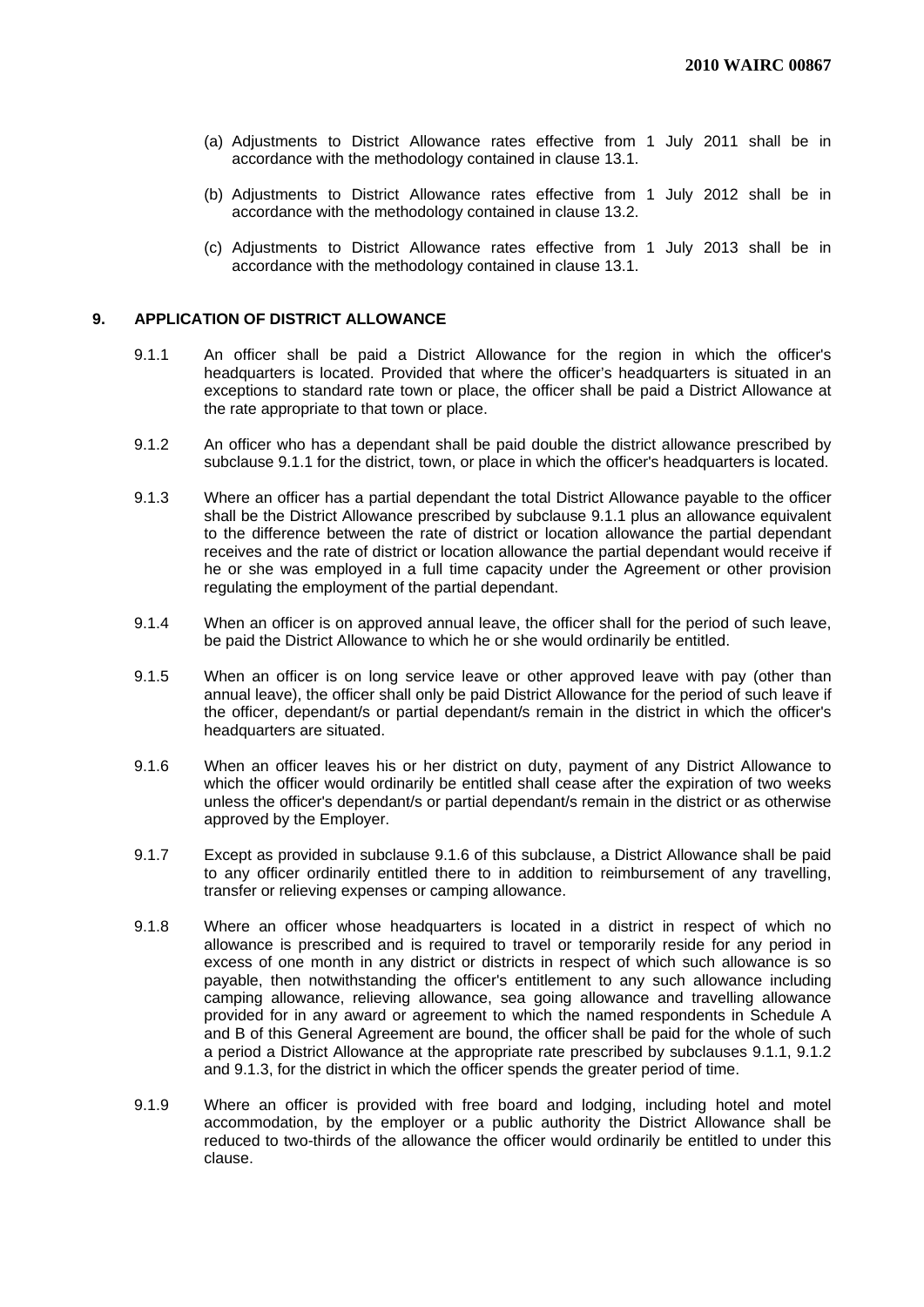## **9.2 Part time Officers**

An officer who is employed on a part time basis shall be paid a proportion of the applicable District Allowance payable in accordance with the following formula:

| <b>Hours Worked Per</b><br>Fortnight<br>v |  | Applicable<br><b>District Allowance</b> |  |  |
|-------------------------------------------|--|-----------------------------------------|--|--|
| <b>Full-time Hours Per</b><br>Fortnight   |  |                                         |  |  |

## **9.3 Casual Officers**

District Allowance is payable to casual officers on an hourly rate basis in accordance with the following formula:

| 10 | Applicable District Allowance Rate |  |     |   |                                         |  |
|----|------------------------------------|--|-----|---|-----------------------------------------|--|
|    |                                    |  | 313 | х | <b>Full-time Hours</b><br>Per Fortnight |  |

## **DISTRICT ALLOWANCE: 1 JULY 2008 – 30 JUNE 2010**

## **10.1 Eligibility**

10.1.1 1 July 2008 – 30 June 2009

 An officer shall be paid a District Allowance at the standard rate prescribed in column II of Schedule C – District Allowance Rates as at 1 July 2008, for the region in which the officer's headquarters are located. Provided that where the officer's headquarters is situated in a town or placed specified in column III of Schedule C – District Allowance Rates as at 1 July 2008, the officer shall be paid a District Allowance at the rate appropriate to that town or place as prescribed in column IV of said schedule.

10.1.2 1 July 2009 – 30 June 2010

An officer shall be paid a District Allowance at the standard rate prescribed in column II of Schedule D – District Allowance Rates as at 1 July 2009, for the region in which the officer's headquarters are located. Provided that where the officer's headquarters is situated in a town or placed specified in column III of Schedule D – District Allowance Rates as at 1 July 2009, the officer shall be paid a District Allowance at the rate appropriate to that town or place as prescribed in column IV of said schedule.

## **10.2 Boundaries**

 For the purpose of determining eligibility for District Allowance as per clause 10.1, the following boundaries shall apply as defined in this clause and shown in Schedule F –District Allowance Map 1 July 2008 – 30 June 2010:

(a) The area within a line commencing on the coast; thence east along lat 28 to a point north of Tallering Peak, thence due south to Tallering Peak; thence southeast to Mt Gibson and Burracoppin; thence to a point southeast at the junction of lat 32 and long 119; thence south along long 119 to coast.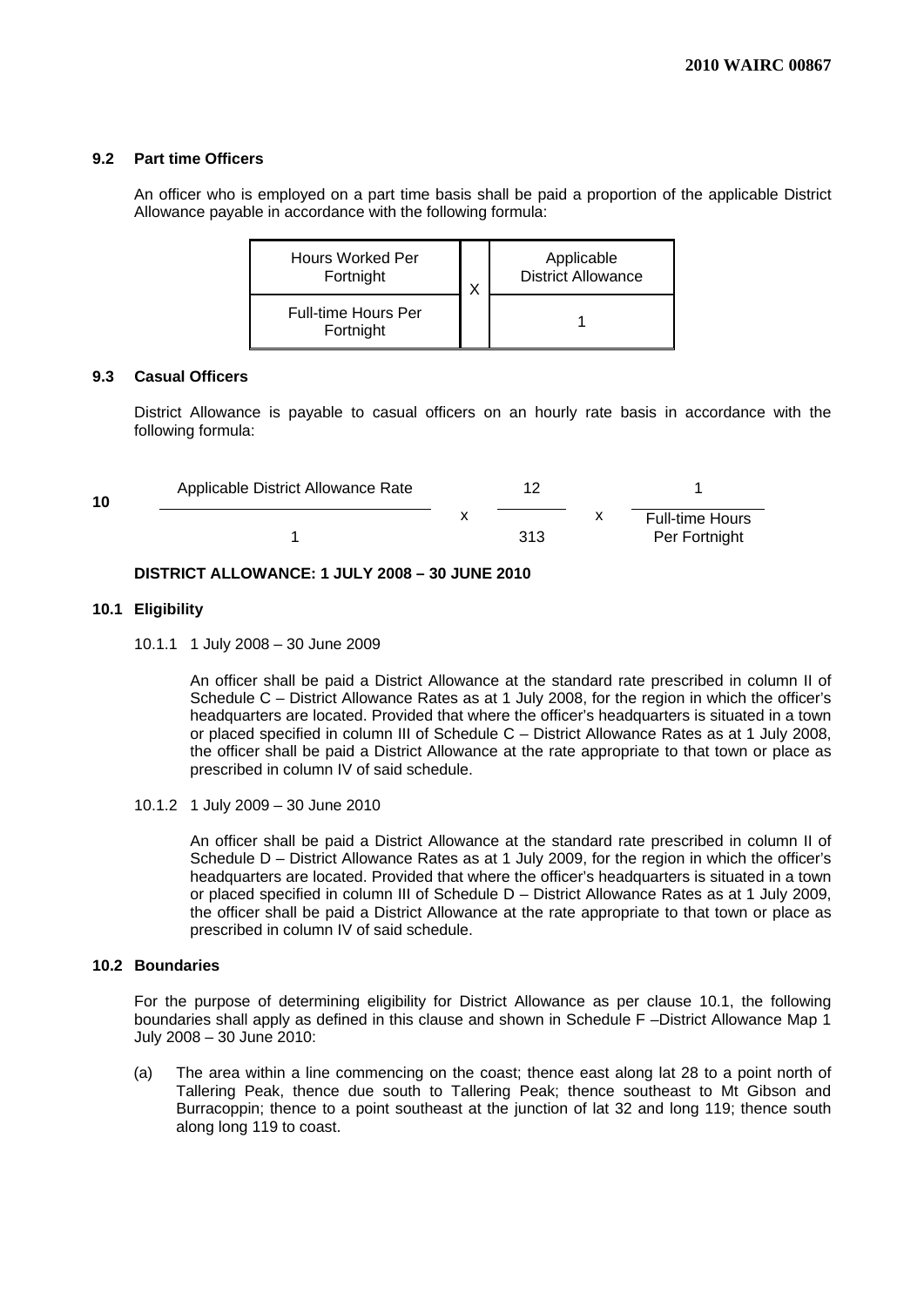- (b) That area within a line commencing on the south coast at long 119 then east along the coast to long 123; then north along long 123 to a point on lat 30; thence west along lat 30 to the boundary of No 1 District.
- (c) The area within a line commencing on the coast at lat 26; thence along lat 26 to long 123; thence sough along long 123 to the boundary of No 2 District.
- (d) The area within a line commencing on the coast at lat 24; thence east to the South Australian border; thence south to the coast; thence along the coast to long 123 thence north to the intersection of lat 26; thence west along lat 26 to the coast.
- (e) That area of the State situated between the lat 24 and a line running east from Carnot Bay to the Northern Territory Border.
- (f) That area of the State north of a line running east from Carnot Bay to the Northern Territory Border.

## **11 DISTRICT ALLOWANCE: 1 JULY 2010 – 30 JUNE 2011**

#### **11.1 Eligibility**

- 11.1.1 An officer shall be paid a District Allowance at the standard rate prescribed in column III of Schedule E – District Allowance Rates as at 1 July 2010, for the region in which the officer's headquarters are located. Provided that where the officer's headquarters is situated in a town or placed specified in column IV of Schedule E – District Allowance Rates as at 1 July 2010, the officer shall be paid a District Allowance at the rate appropriate to that town or place as prescribed in column V of said schedule.
- 11.1.2 Payment is subject to the following eligibility:
	- (a) Officers are eligible to claim District Allowance if their headquarters are located in the following Regional Development Commission Districts:

Kimberley Pilbara Goldfields - Esperance Gascoyne

- (b) All officers in the Mid West region are eligible to claim District Allowance if their headquarters are located outside of the Exclusion Zone (District 1) as defined in clause 11.3 and shown in the map contained in Schedule G - District Allowance Map 1 July 2010 – 30 June 2011.
- (c) Officers in the Wheatbelt region and Great Southern region are eligible to claim District Allowance if their headquarters are located outside of the Exclusion Zone (District 1) as defined in clause 11.3 and shown in the map contained in Schedule G – District Allowance Map 1 July 2010 – 30 June 2011.

## **11.2 Boundaries**

For the purpose of this General Agreement the boundaries of the various regions shall be the regions as set out in Schedule 1 of the *Regional Development Commissions Act 1993* described hereunder and as delineated on the maps in Schedule G and H of this General Agreement.

Regions: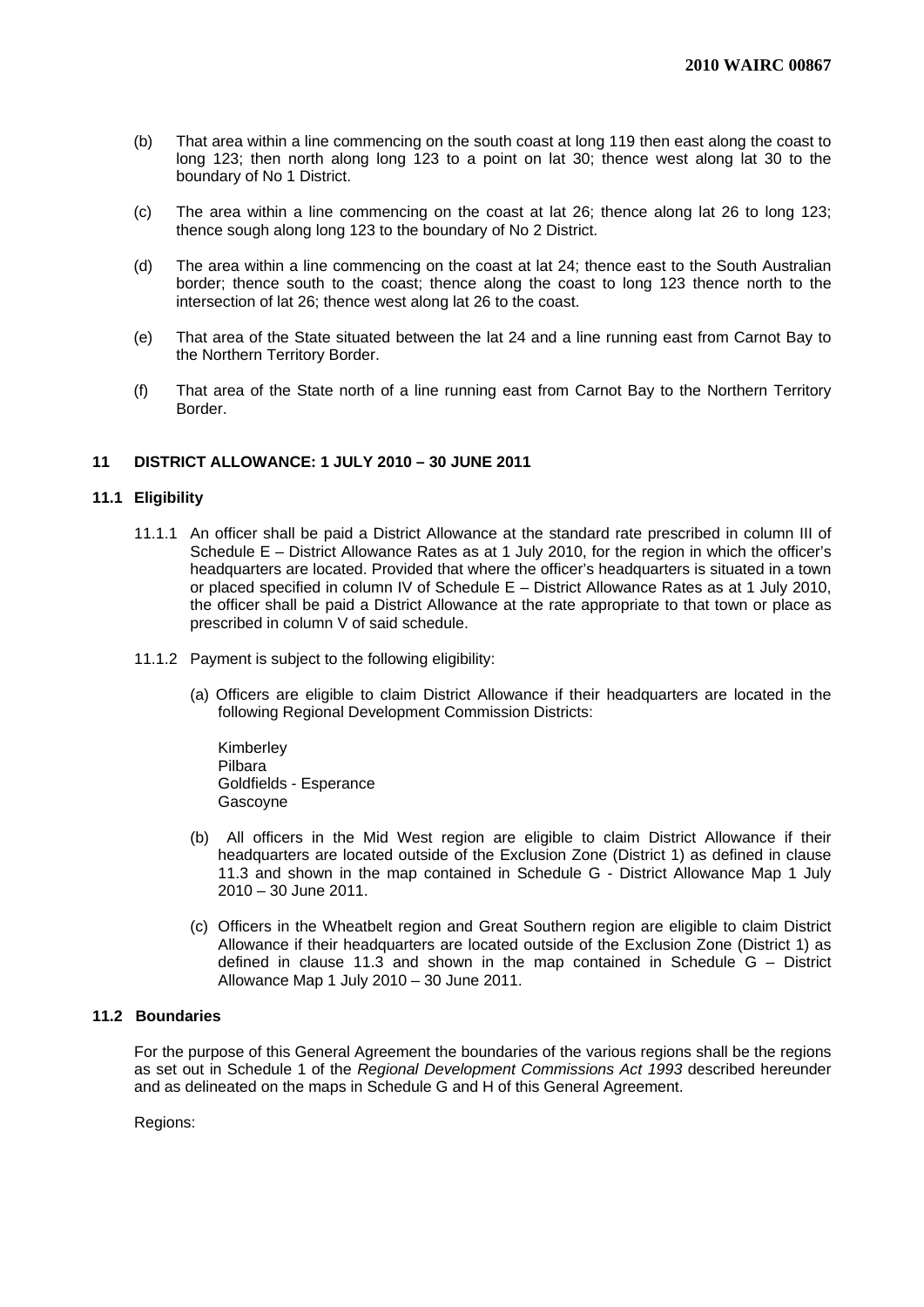## a) Gascoyne region

The local government districts of Carnarvon, Exmouth, Shark Bay and Upper Gascoyne.

b) Goldfields-Esperance region

The local government districts of Coolgardie, Dundas, Esperance, Kalgoorlie-Boulder, Laverton, Leonora, Menzies, Ngaanyatjarraku and Ravensthorpe.

c) Great Southern region

The local government districts of Albany (Town), Albany (Shire), Broomehill, Cranbrook, Denmark, Gnowangerup, Jerramungup, Katanning, Kent, Kojonup, Plantagenet, Tambellup and Woodanilling.

d) Kimberley region

The local government districts of Broome, Derby-West Kimberley, Halls Creek and Wyndham-East Kimberley.

e) Mid West region

The local government districts of Carnamah, Chapman Valley, Coorow, Cue, Geraldton, Greenough, Irwin, Meekatharra, Mingenew, Morawa, Mt. Magnet, Mullewa, Murchison, Northampton, Perenjori, Sandstone, Three Springs, Wiluna and Yalgoo.

f) Peel region

The local government districts of Boddington, Mandurah, Murray, Serpentine-Jarrahdale and Waroona.

g) Pilbara region

The local government districts of Ashburton, East Pilbara, Port Hedland and Roebourne.

h) South West region

The local government districts of Augusta-Margaret River, Boyup Brook, Bridgetown-Greenbushes, Bunbury, Busselton, Capel, Collie, Dardanup, Donnybrook-Balingup, Harvey, Manjimup and Nannup.

i) Wheatbelt region

The local government districts of Beverley, Brookton, Bruce Rock, Chittering, Corrigin, Cuballing, Cunderdin, Dandaragan, Dalwallinu, Dowerin, Dumbleyung, Gingin, Goomalling, Kellerberrin, Kondinin, Koorda, Kulin, Lake Grace, Merredin, Moora, Mt. Marshall, Mukinbudin, Narembeen, Narrogin (Town), Narrogin (Shire), Northam (Town), Northam (Shire), Nungarin, Pingelly, Quairading, Tammin, Toodyay, Trayning, Victoria Plains, Wagin, Wandering, West Arthur, Westonia, Wickepin, Williams, Wongan-Ballidu, Wyalkatchem, Yilgarn and York.

## **11.3 Exclusion Zone – District 1**

For the purpose of Schedule E – District Allowance Rates as at 1 July 2010, the boundary of the Exclusion Zone (District 1) shall be as described hereunder and as delineated on the map in Schedule G – District Allowance Map 1 July 2010 – 30 June 2011.

Exclusion zone (District 1):

(ii) The area within a line commencing on the coast; thence east along lat 28 to a point north of Tallering Peak, thence due south to Tallering Peak; thence southeast to Mt Gibson and Burracoppin; thence to a point southeast at the junction of lat 32 and long 119; thence south along long 119 to coast.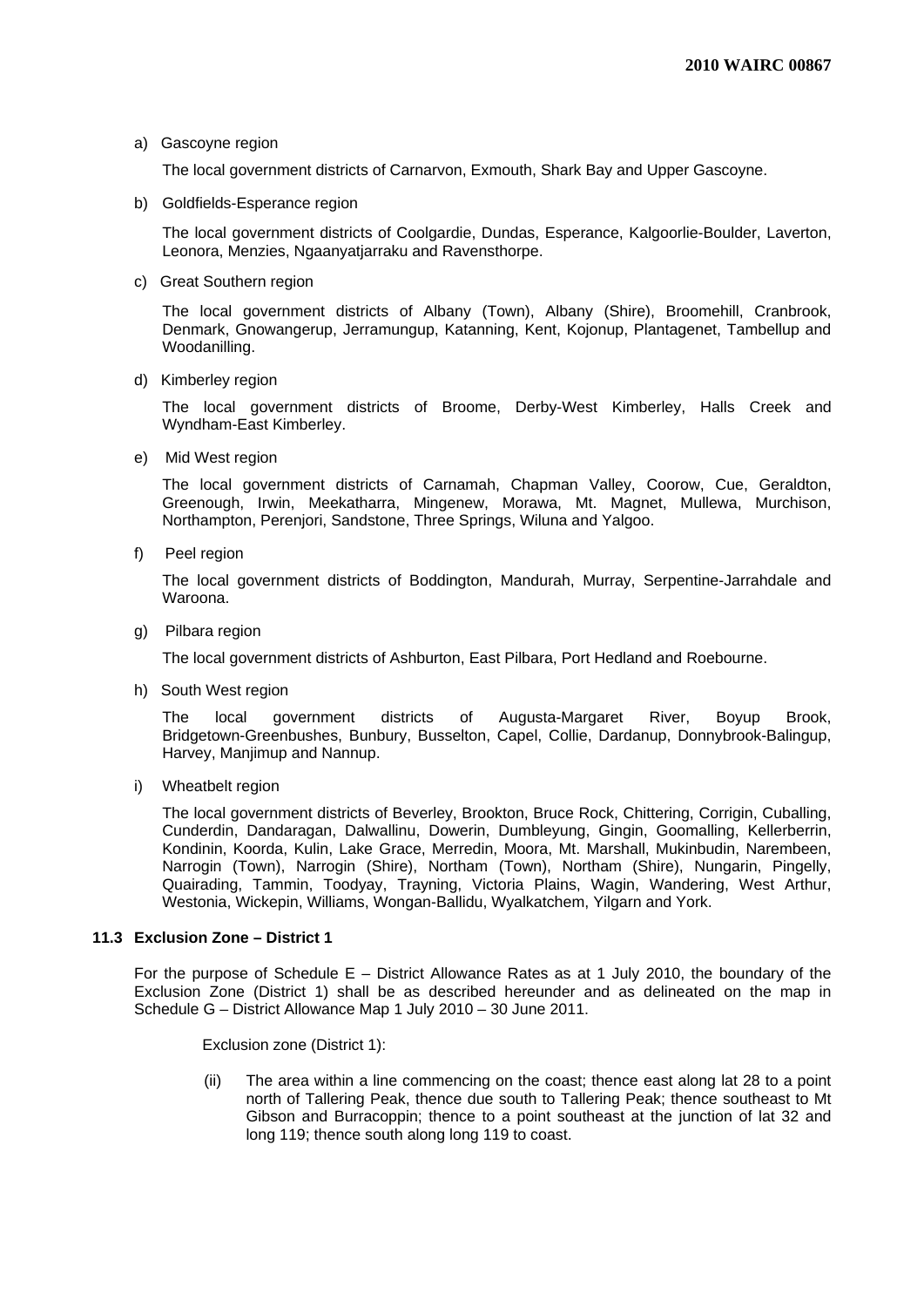## **12 DISTRICT ALLOWANCE FROM 1 JULY 2011**

## **12.1 Eligibility**

12.1.1 From 1 July 2011, all officers are eligible to claim District Allowance if their headquarters are located in the following Regional Development Commission Districts:

> Kimberley Pilbara Goldfields - Esperance Gascoyne Mid West

12.1.2 Officers in the Wheatbelt region and Great Southern region are eligible to claim District Allowance if their headquarters are located outside of the Exclusion Zone as defined in clause 12.2.2 and shown in Schedule H –District Allowance Map as at 1 July 2011.

#### **12.2 Boundaries Effective 1 July 2011**

12.2.1 Boundary

 For the purposes of Schedule H – District Allowance Map as at 1 July 2011, the boundaries are as defined by clause 11.2.

12.2.2 Exclusion zone

The boundary of the exclusion zone shall be as described hereunder and as delineated on the map in Schedule H – District Allowance Map as at 1 July 2011 of this General Agreement:

- (i) The exclusion zone is the area within a line from the coast that follows the boundary between the Mid West and Wheatbelt Regional Development Commission districts until the boundary reaches the western side of Lake Moore; thence a line to a point south east at the junction of lat 32 and long 119; thence south along long 119 to the coast.
- 12.2.3 Towns within the exclusion zone, and therefore ineligible for District Allowance, may be considered for future District Allowance payments by agreement between the parties. The parties will agree on the process to be applied in consideration of the future eligibility of such towns.

## **13 FUTURE SETTING AND ADJUSTMENT OF DISTRICT ALLOWANCE RATES**

- **13.1** From 1 July 2011, District Allowance rates shall be calculated using three components:
	- (i) cost of living;
	- (ii) climate; and
	- (iii) isolation.

#### **13.1.1 Cost of Living**

A price index to measure cost of living is the Regional Price Index (RPI) and such indexes will be developed in early 2011 and 2013. The components that will be surveyed are as stated in Schedule I of this General Agreement. The parties shall consult on the towns to be included as part of the survey.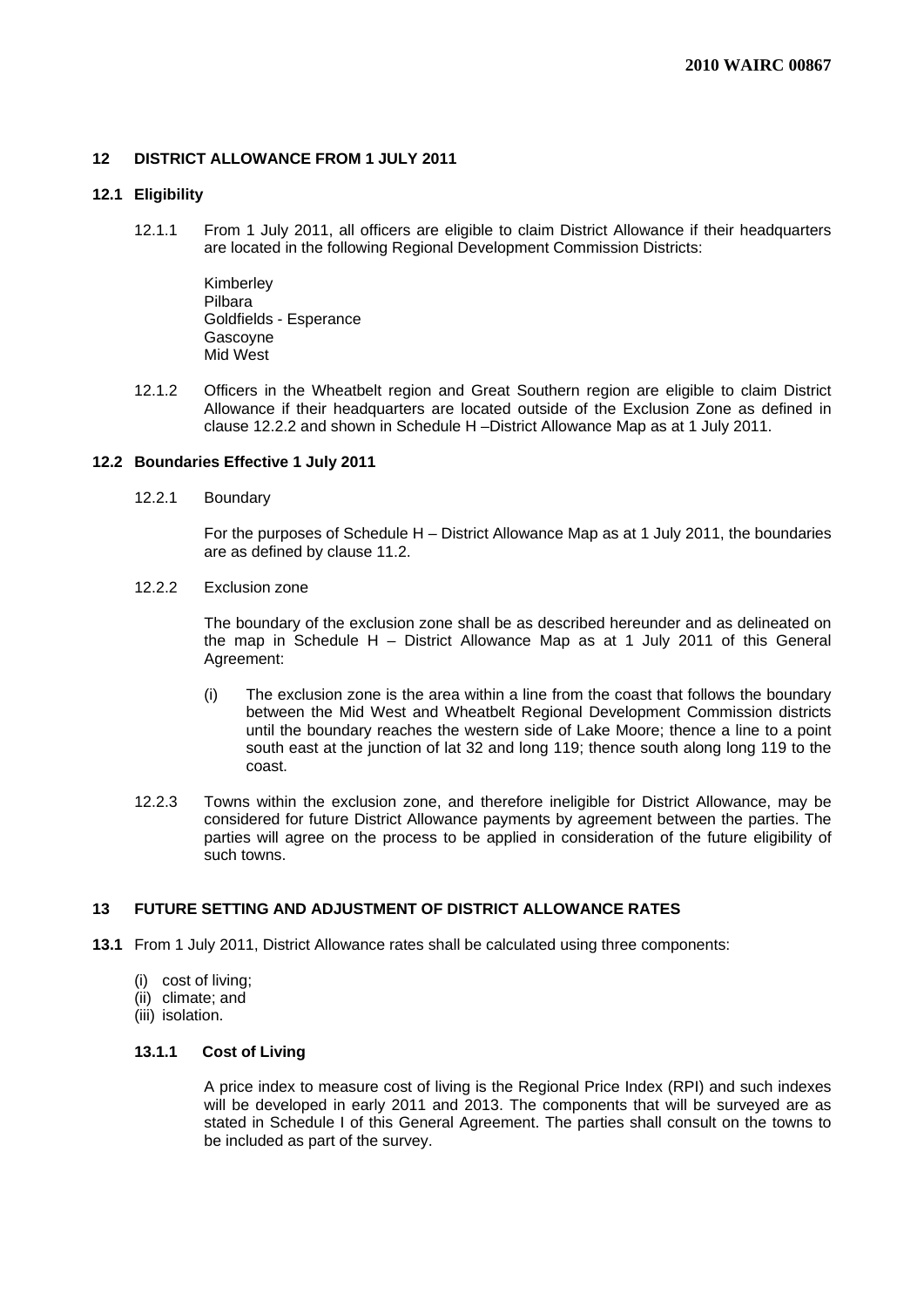The calculations for the cost of living effective from 1 July 2011 and 2013 shall be based on the RPIs developed in these years. The cost of living will be calculated by multiplying the RPIs with the relevant annual salary of a Public Service General Agreement 2008, or as replaced, classification level 1.1 effective on 1 July in each year.

The cost of living component used in the aggregate District Allowance rate will rise and fall according to the actual calculation, and will not be maintained at the previous amount if there is a reduction.

#### **13.1.2 Isolation**

The isolation component for the District Allowance rates effective 1 July 2010 is calculated by multiplying \$806 by a quotient derived from the division of the Accessibility/Remoteness Index of Australia (ARIA+) index value for a specific location or area by the maximum ARIA + index value (15).

Future annual calculations of the isolation component will be made on 1 July each year using the monetary value of the previous year adjusted by the annual increase in the Perth Consumer Price Index March to March as issued by the Australian Bureau of Statistics.

#### **13.1.3 Climate**

The climate component for the District Allowance rates effective 1 July 2010 is calculated by multiplying \$806 by a quotient derived from the division of the Bureau of Meteorology Relative Strain Index (RSI) value for a specific location or area less 10 by the maximum RSI index value less 10 (200-10=190).

Future annual calculations of the climate component will be made on 1 July each year using the monetary value of the previous year adjusted by the annual increase in the Perth Consumer Price Index March to March as issued by the Australian Bureau of Statistics.

**13.2** In 2012, the cost of living component will be increased using the 2011 RPI and the current Public Service General Agreement 2008, or as replaced, level 1.1. salary as at 1 July 2012. The isolation and climate factors shall be increased on 1 July 2012 by the annual increase in the Perth Consumer Price Index March to March as issued by the Australian Bureau of Statistics.

## **14 PHASING OUT OF NORTH-WEST CHILD ALLOWANCE**

- 14.1 The parties agree that the District Allowance increases to apply from 1 July 2010 will absorb the North West Child Allowance (\$100 per child, per annum up to a maximum of \$400 per annum) paid administratively by the respondents in Schedule A and/or as provided for in any District Allowance provision contained in any Award or Agreement to which the named respondents in Schedule A and B to this General Agreement are bound.
- 14.2 As the North West Child Allowance is paid per calendar year, the North West Child Allowance will cease from 1 January 2011.

## **15 CONSULTATION**

- 15.1 The parties agree to examine the issues that will ensure that the cost of living in the small, isolated communities is properly reflected in the Goldfields-Esperance, Kimberley and Pilbara Regions.
- 15.2 The parties agree to consult on the content and formulation of the Regional Price Index Survey.
- 15.3 The parties agree to consult on the process to be applied in consideration of the future eligibility of towns currently in the exclusion zone.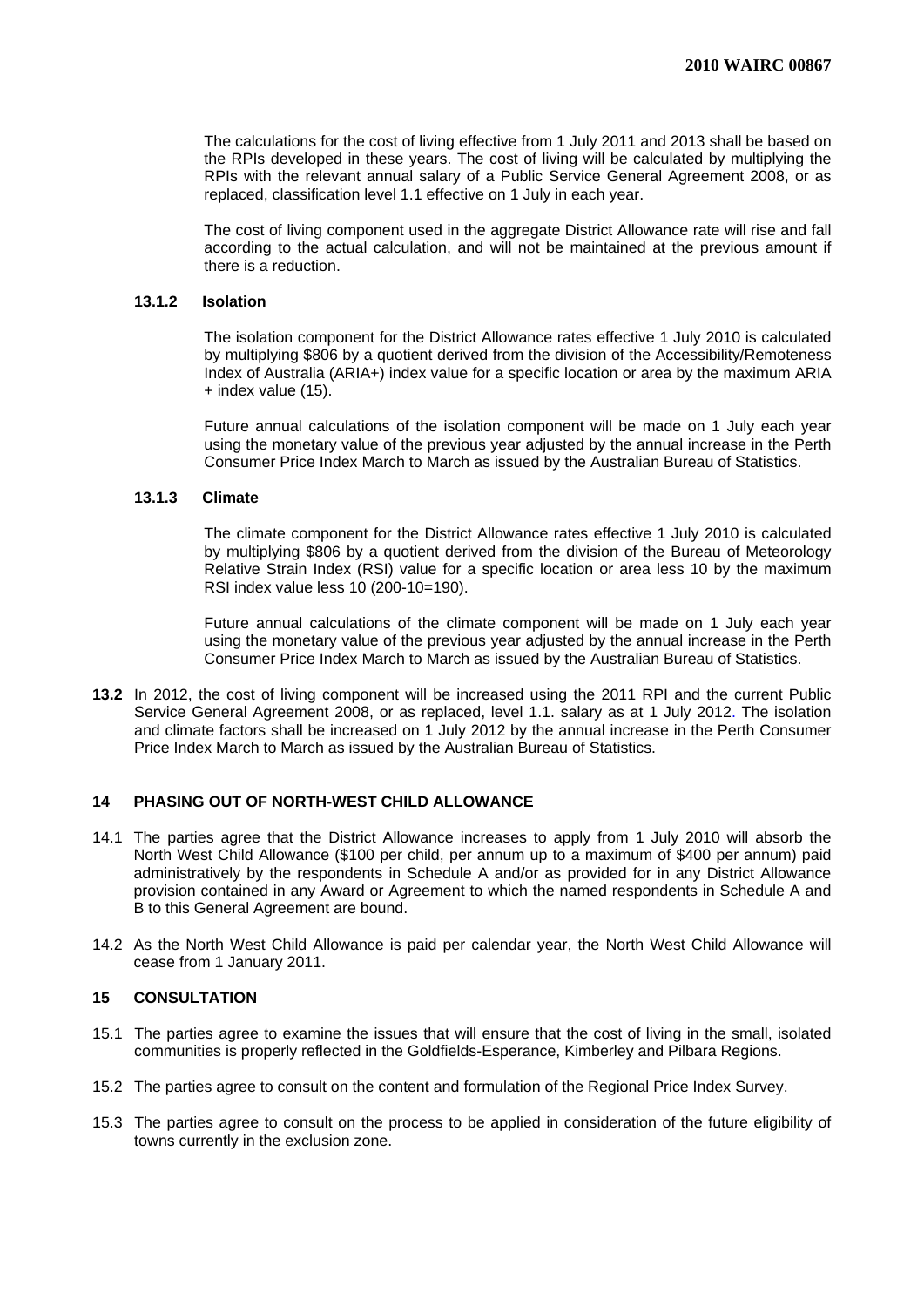15.4 Unions party to this agreement may appoint a representative or representatives for the purposes of conducting consultations, discussions or negotiations on their behalf.

## **16 DISPUTE SETTLEMENT PROCEDURE**

- 16.1 Any questions, difficulties or disputes arising in the course of the employment of officers covered by this General Agreement shall be dealt with in accordance with this clause.
- 16.2 The officer/s and the manager with whom the dispute has arisen shall discuss the matter and attempt to find a satisfactory solution, within three working days. An officer may be accompanied by a union representative.
- 16.3 If the dispute cannot be resolved at this level, the matter shall be referred to and be discussed with the relevant manager's superior and an attempt made to find a satisfactory solution, within a further three working days. An officer may be accompanied by a union representative.
- 16.4 If the dispute is still not resolved, it may be referred by the officer/s or union representative to the employer or his/her nominee.
- 16.5 Where the dispute cannot be resolved within five working days of the union representatives' referral of the dispute to the employer or his/her nominee, either party may refer the matter to the WAIRC.
- 16.6 The period for resolving a dispute may be extended by agreement between the parties.
- 16.7 At all stages of the procedure the employee may be accompanied by a union representative.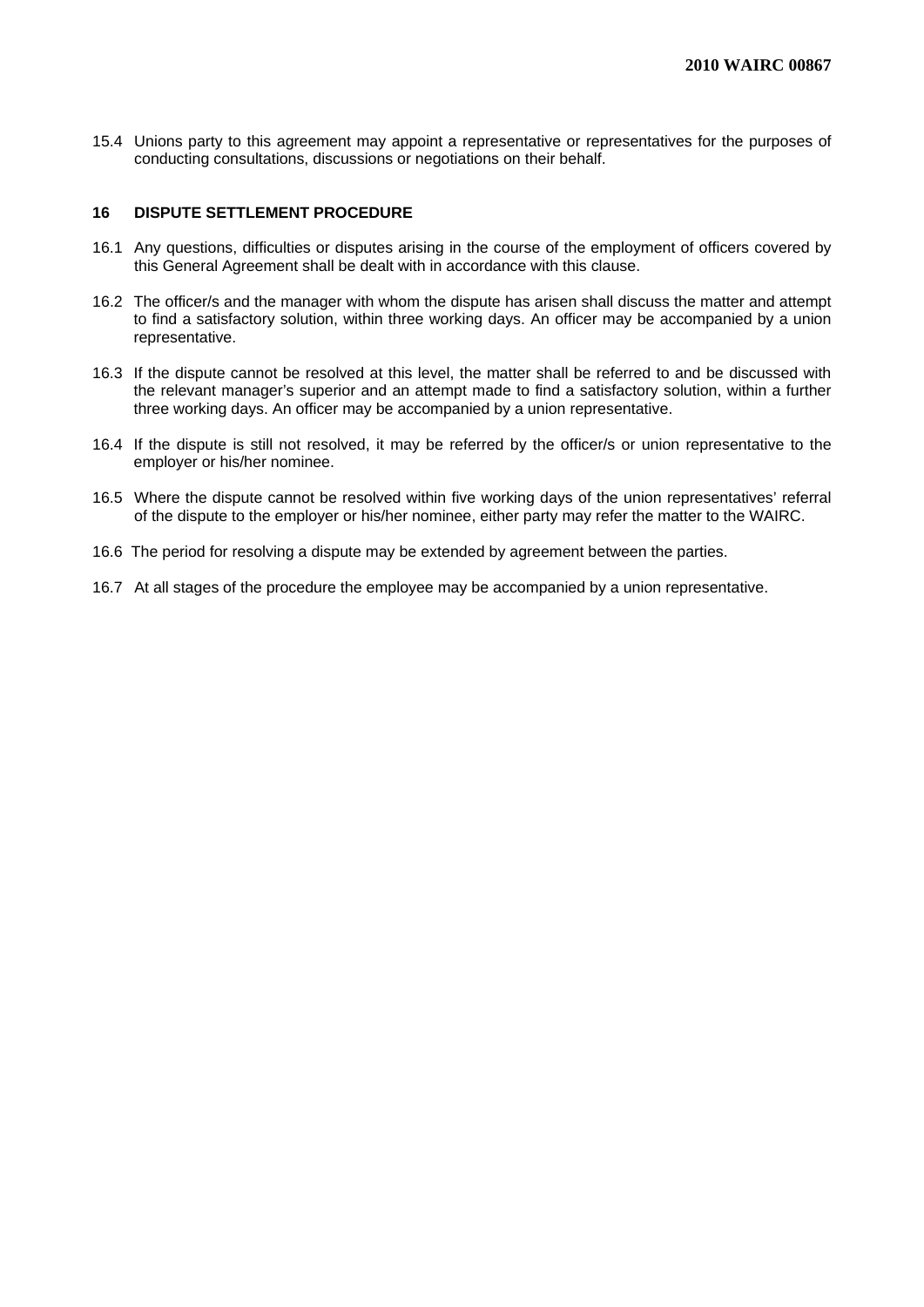## **17 SIGNATURE OF PARTIES**

| <b>Toni Walkington</b><br><b>General Secretary</b>                                                                 |       |
|--------------------------------------------------------------------------------------------------------------------|-------|
| The Civil Service Association of Western Australia (Inc)                                                           |       |
|                                                                                                                    |       |
|                                                                                                                    |       |
| <b>Cheryl Hamill</b>                                                                                               |       |
| <b>President</b><br>Health Services Union of Western Australia (Union of Workers)                                  |       |
|                                                                                                                    |       |
|                                                                                                                    |       |
|                                                                                                                    |       |
| Dan Hill<br><b>Secretary</b>                                                                                       |       |
| Health Services Union of Western Australia (Union of Workers)                                                      |       |
|                                                                                                                    |       |
|                                                                                                                    | Date: |
| <b>Robert Bates</b><br><b>State Secretary</b>                                                                      |       |
| Western Australian Municipal, Administrative, Clerical and Services Union of Employees                             |       |
|                                                                                                                    |       |
|                                                                                                                    |       |
| <b>Rebecca Sinton</b>                                                                                              | Date: |
| <b>Director</b><br>The Association of Professional Engineers, Australia (Western Australia Branch) Organisation of |       |
| <b>Employees</b>                                                                                                   |       |
|                                                                                                                    |       |
|                                                                                                                    |       |
| <b>Russell Armstrong</b><br><b>General President</b>                                                               |       |
| <b>Western Australian Police Union of Workers</b>                                                                  |       |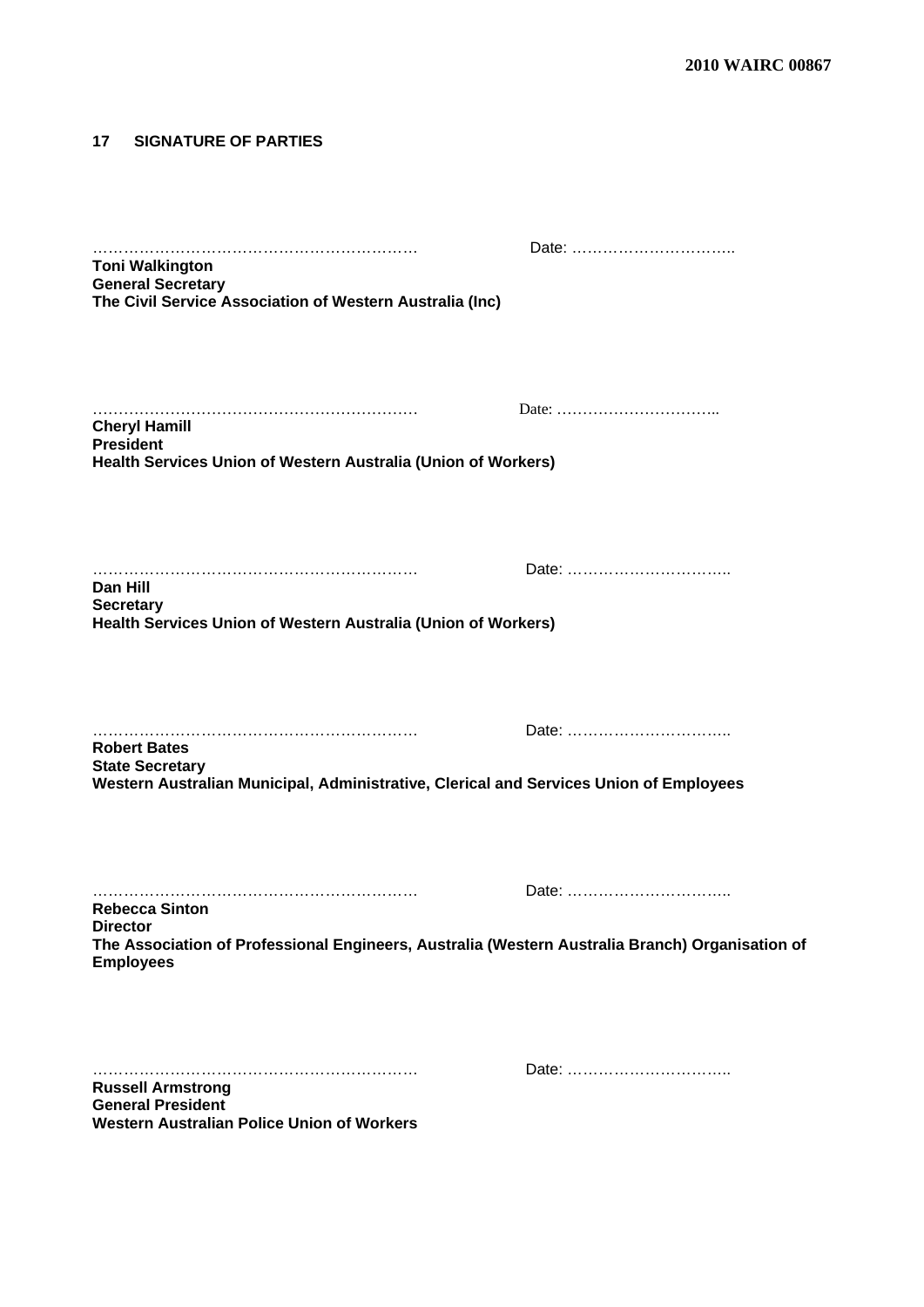……………………………………………………… Date: …………………………..

**Bob Horstman Executive Director Department of Commerce Acting as Agent for each Employing Authority listed in Schedule A.**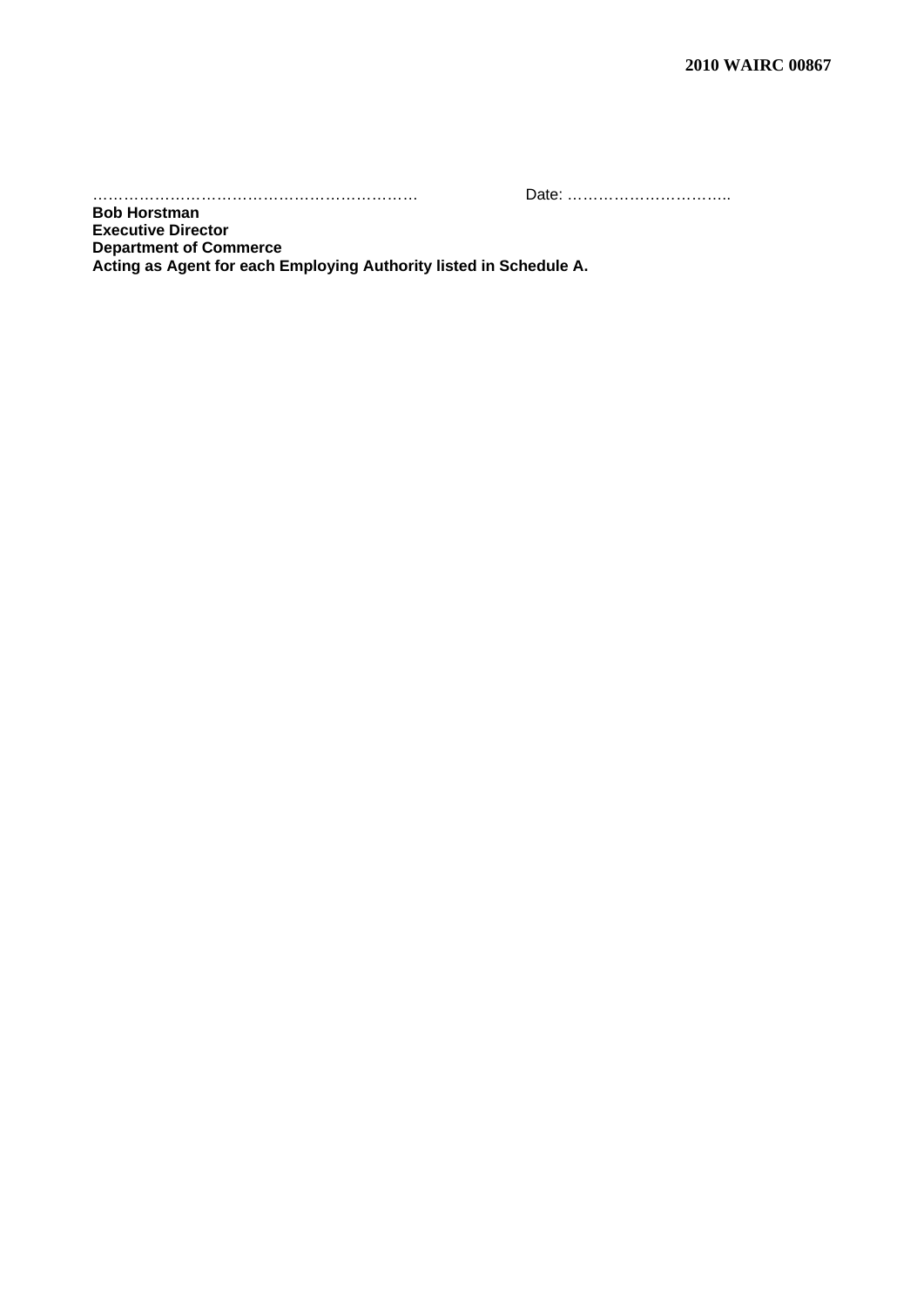## **SCHEDULE A – RESPONDENCY LIST – AGENCIES**

Agriculture and Food Department of Animal Resource Centre Armadale Redevelopment Authority Attorney General Department of Auditor General Office of the Botanic Gardens and Park Authority Building and Construction Industry Training Fund Burswood Park Board ChemCentre C Y O'Connor College of TAFE Central Institute of Technology Challenger Institute of Technology Child Protection Department of Commerce Department of Commissioner for Children and Young People Communities Department of Conservation Commission of Western Australia Construction Industry Long Service Leave Payments Board Corrective Services Department of Corruption and Crime Commission Country High Schools Authority Culture and the Arts Department of Curriculum Council Dental Health Service Department of the Registrar – Western Australian Industrial Relations Commission Disability Services Commission Drug and Alcohol Office Durack Institute of Technology East Perth Redevelopment Authority Economic Regulation Authority Education Department of Education Services Department of Electoral Commission Western Australian Energy Office of Environment and Conservation Department of Environment Protection Authority Equal Opportunity Commission Fire and Emergency Services Authority Fisheries Department of Forest Products Commission Gascoyne Development Commission Goldfields/Esperance Development Commission Government Employees Superannuation Board Great Southern Development Commission Great Southern TAFE Greyhound Racing Authority Hairdressers Registration Board of Western Australia Health Department of Health Promotion Foundation Western Australia Health Review Office of Housing Department of Indigenous Affairs Department of Information Commissioner Office of the Inspector of Custodial Services Office of the Insurance Commission of Western Australia Keep Australia Beautiful WA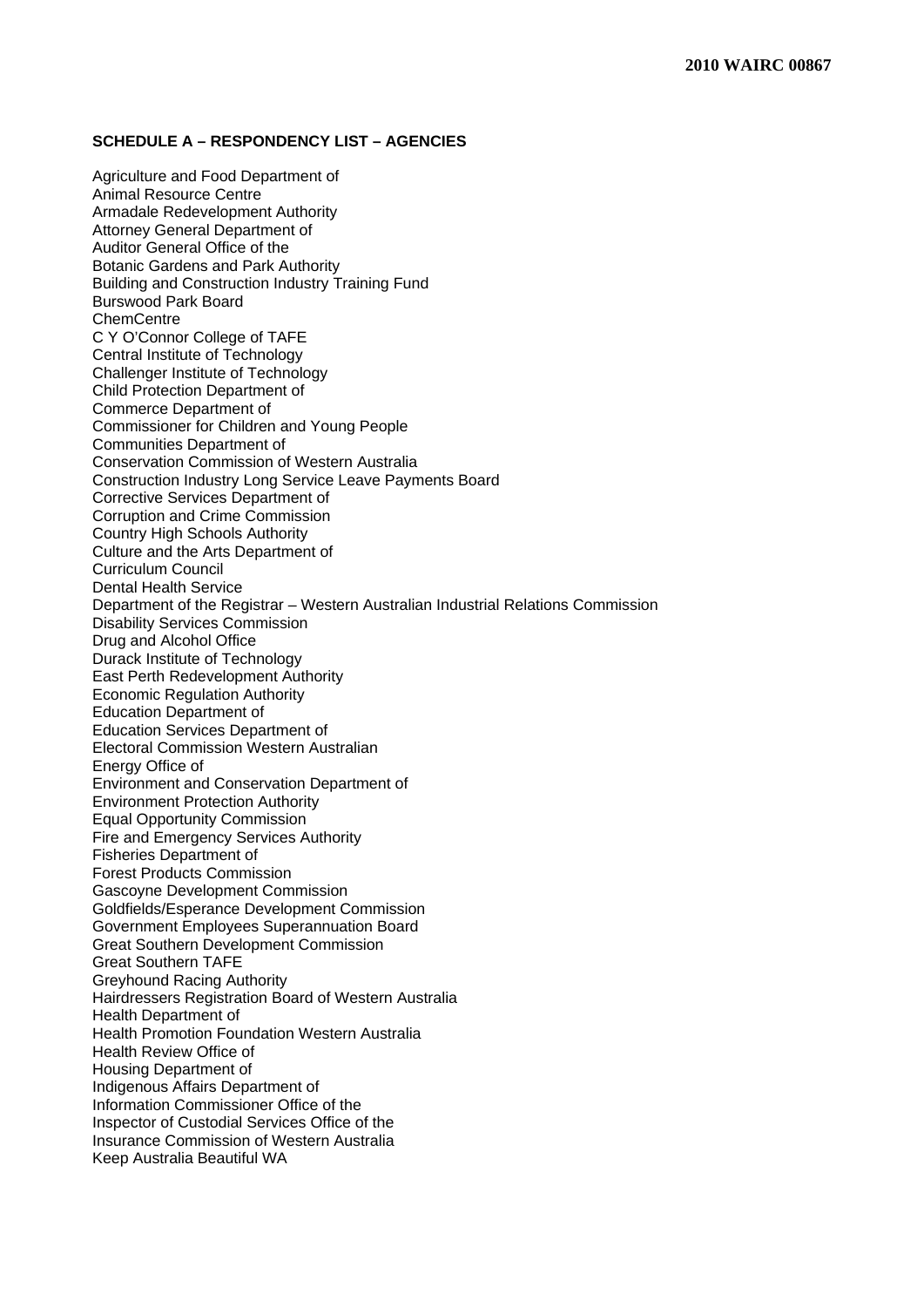Kimberley Development Commission Kimberley TAFE Land Information Department of (Landgate) Law Reform Commission Legal Aid Western Australia Legal Practice Board Local Government Department of **Lotterywest** Main Roads Western Australia Meat Industry Authority Metropolitan Cemeteries Board Mid West Development Commission Midland Redevelopment Authority Mines and Petroleum Department of National Trust of Australia (WA) Nurses and Midwives Board of Western Australia Ombudsman Western Australia Peel Development Commission Perth Market Authority Pilbara Development Commission Pilbara TAFE Planning Department of Potato Marketing Corporation of Western Australia Polytechnic West Premier and Cabinet Department of the Public Prosecutions Office of Director of Public Sector Commission Public Transport Authority Racing, Gaming and Liquor Department of Regional Development and Lands Department of Rottnest Island Authority Small Business Development Corporation South West Development Commission South West Regional College of TAFE Sport and Recreation Department of State Development Department of Subiaco Redevelopment Authority Swan River Trust Training and Workforce Development, Department of Transport Department of Treasury and Finance Department of The Hon President of the Legislative Council The Hon Speaker of the Legislative Assembly The Minister for Health in his incorporated capacity under s.7 of the *Hospitals and Health Services Act 1927* (WA) as: the Hospitals formerly comprised in the Metropolitan Health Service Board, the Peel Health Services Board, the WA Country Health Service Tourism Western Australia Veterinary Surgeons' Board Water Department of West Coast Institute of Training Western Australian College of Teaching Western Australia Police Western Australian Sports Centre Trust (VenuesWest) Wheatbelt Development Commission WorkCover Western Australia Zoological Parks Authority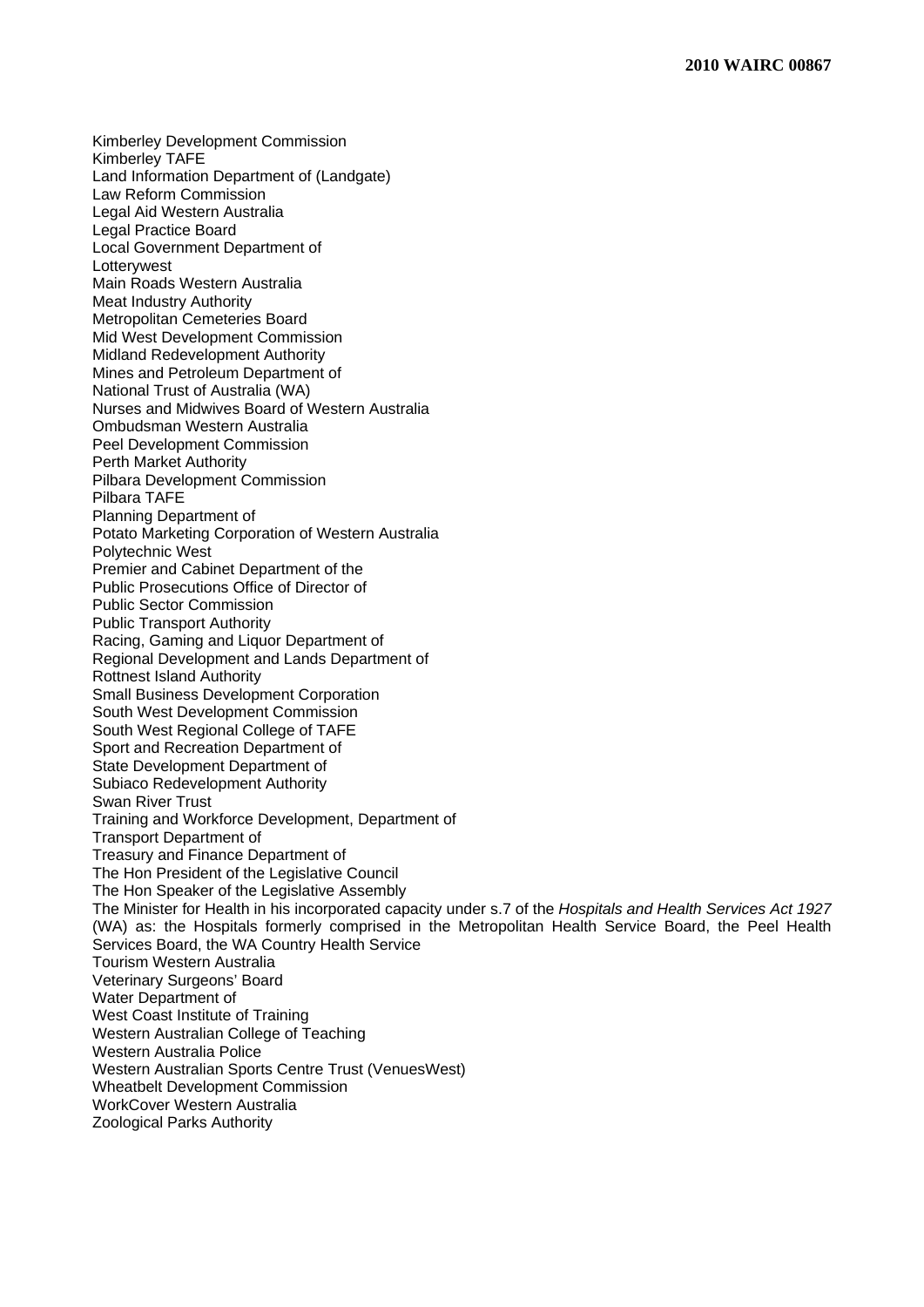## **SCHEDULE B – RESPONDENCY LIST - UNIONS**

Health Services Union of Western Australia (Union of Workers).

The Association of Professional Engineers, Australia (Western Australia Branch) Organisation of Employees.

The Civil Service Association of Western Australia (Inc).

Western Australian Municipal, Administrative, Clerical and Services Union of Employees.

Western Australian Police Union of Workers.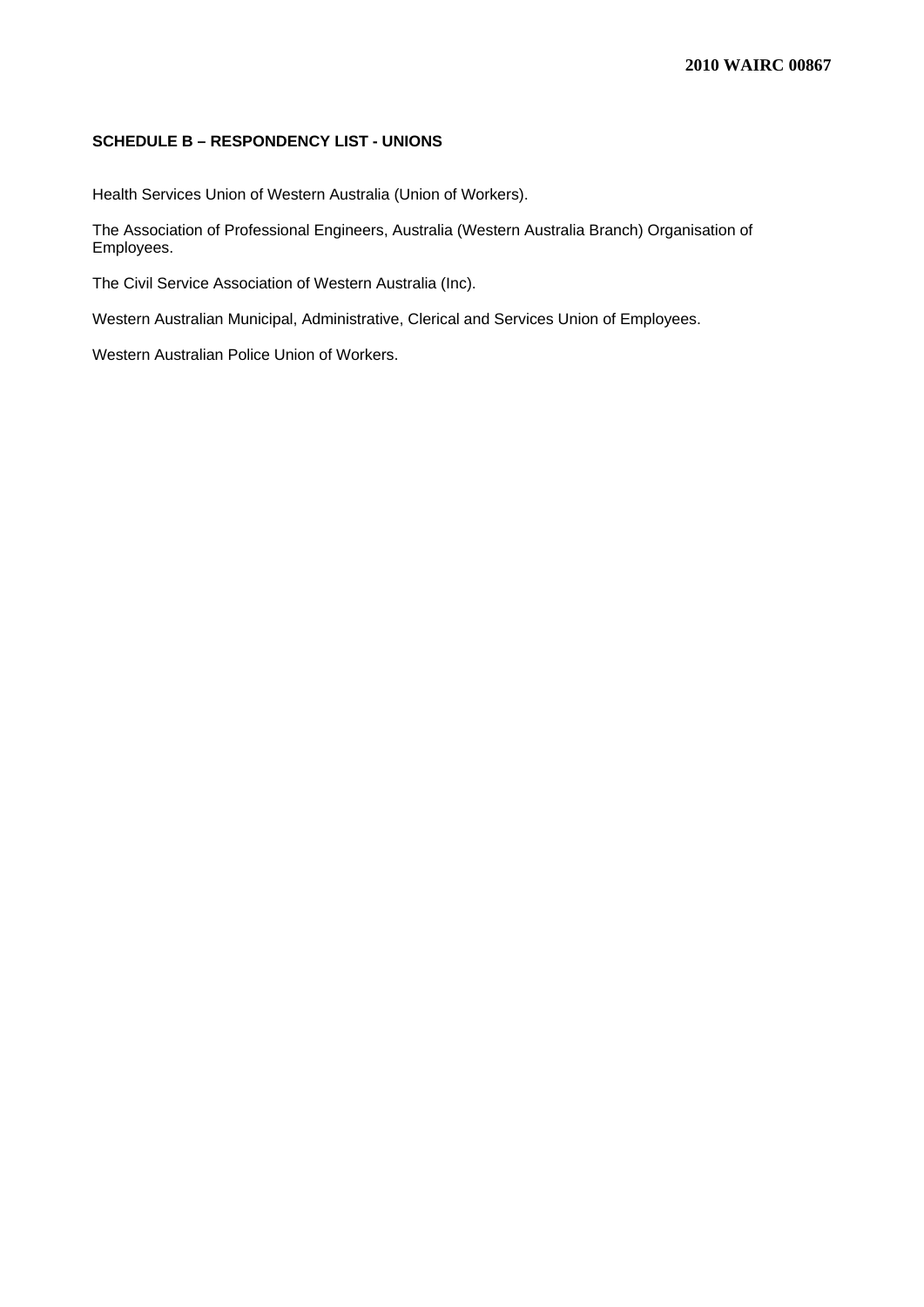| <b>COLUMN</b>      | <b>COLUMN</b><br>$\mathbf{I}$ | <b>COLUMN</b><br>$\mathbf{III}$ | <b>COLUMN</b><br>IV |
|--------------------|-------------------------------|---------------------------------|---------------------|
| <b>DISTRICT NO</b> | <b>STANDARD RATE</b>          | <b>EXCEPTIONS TO STANDARD</b>   | <b>RATE</b>         |
|                    | \$p.a.                        | <b>RATE</b>                     | \$ p.a.             |
|                    |                               | <b>TOWN OR PLACE</b>            |                     |
| 6                  | 5,697                         | Nil                             | Nil                 |
| 5                  | 4,725                         | <b>Fitzroy Crossing</b>         | 8,040               |
|                    |                               | <b>Halls Creek</b>              | 6,229               |
|                    |                               | Nullagine                       | 6,390               |
|                    |                               | Marble Bar                      | 7,135               |
|                    |                               | Karratha                        | 5,284               |
|                    |                               | Port Hedland                    | 5,026               |
| $\overline{4}$     | 2,841                         | <b>Warburton Mission</b>        | 4,688               |
|                    |                               | Carnarvon                       | 1,743               |
|                    |                               | Denham                          | 2,636               |
|                    |                               | Eucla                           | 4,353               |
| 3                  | 2,685                         | Meekatharra                     | 2,239               |
|                    |                               | Leonora                         | 3,087               |
| $\overline{2}$     | 2,469                         | Kalgoorlie/Boulder              | 1,173               |
|                    |                               | Ravensthorpe                    | 2,514               |
|                    |                               | Esperance                       | 1,416               |
| 1                  | Nil                           | Jerramungup                     | 2,469               |

## **SCHEDULE C – DISTRICT ALLOWANCE RATES AS AT 1 JULY 2008**

The allowances prescribed in this Schedule shall operate from the beginning of the first pay period commencing on or after July 1, 2008.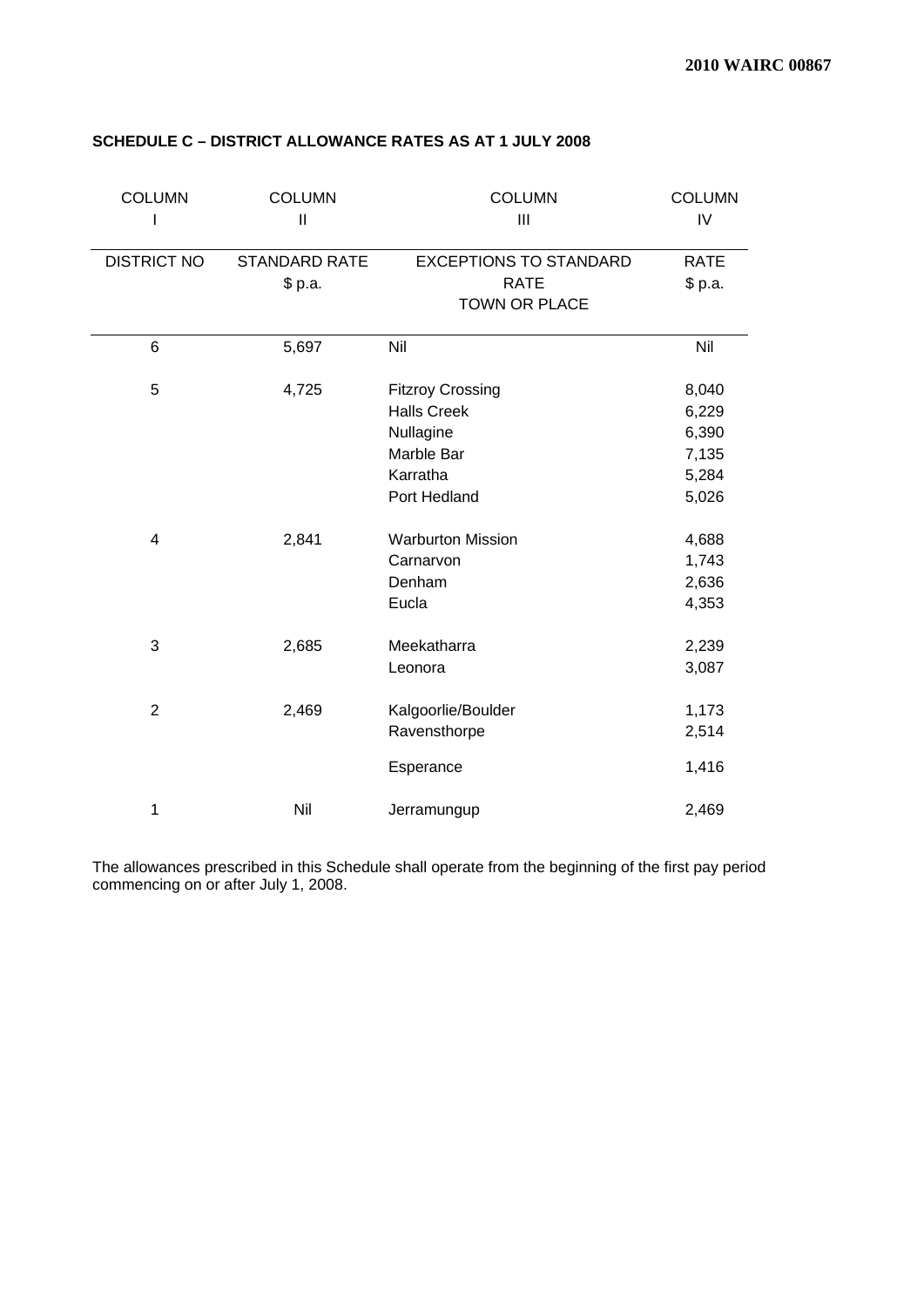| <b>COLUMN</b>      | <b>COLUMN</b><br>$\mathbf{I}$   | <b>COLUMN</b><br>Ш                                                                                   | <b>COLUMN</b><br>IV                                |
|--------------------|---------------------------------|------------------------------------------------------------------------------------------------------|----------------------------------------------------|
| <b>DISTRICT NO</b> | <b>STANDARD RATE</b><br>\$ p.a. | <b>EXCEPTIONS TO STANDARD</b><br><b>RATE</b><br>TOWN OR PLACE                                        | <b>RATE</b><br>\$ p.a.                             |
| 6                  | 5,822                           | Nil                                                                                                  | Nil                                                |
| 5                  | 4,829                           | <b>Fitzroy Crossing</b><br><b>Halls Creek</b><br>Nullagine<br>Marble Bar<br>Karratha<br>Port Hedland | 8,217<br>6,366<br>6,531<br>7,292<br>5,400<br>5,137 |
| $\overline{4}$     | 2,904                           | <b>Warburton Mission</b><br>Carnarvon<br>Denham<br>Eucla                                             | 4,791<br>1,781<br>2,694<br>4,449                   |
| 3                  | 2,744                           | Meekatharra<br>Leonora                                                                               | 2,288<br>3,155                                     |
| $\overline{2}$     | 2,523                           | Kalgoorlie/Boulder<br>Ravensthorpe<br>Esperance                                                      | 1,199<br>2,569<br>1,447                            |
| 1                  | Nil                             | Jerramungup                                                                                          | 2,523                                              |

## **SCHEDULE D – DISTRICT ALLOWANCE RATES AS AT 1 JULY 2009**

The allowances prescribed in this Schedule shall operate from the beginning of the first pay period commencing on or after July 1, 2009.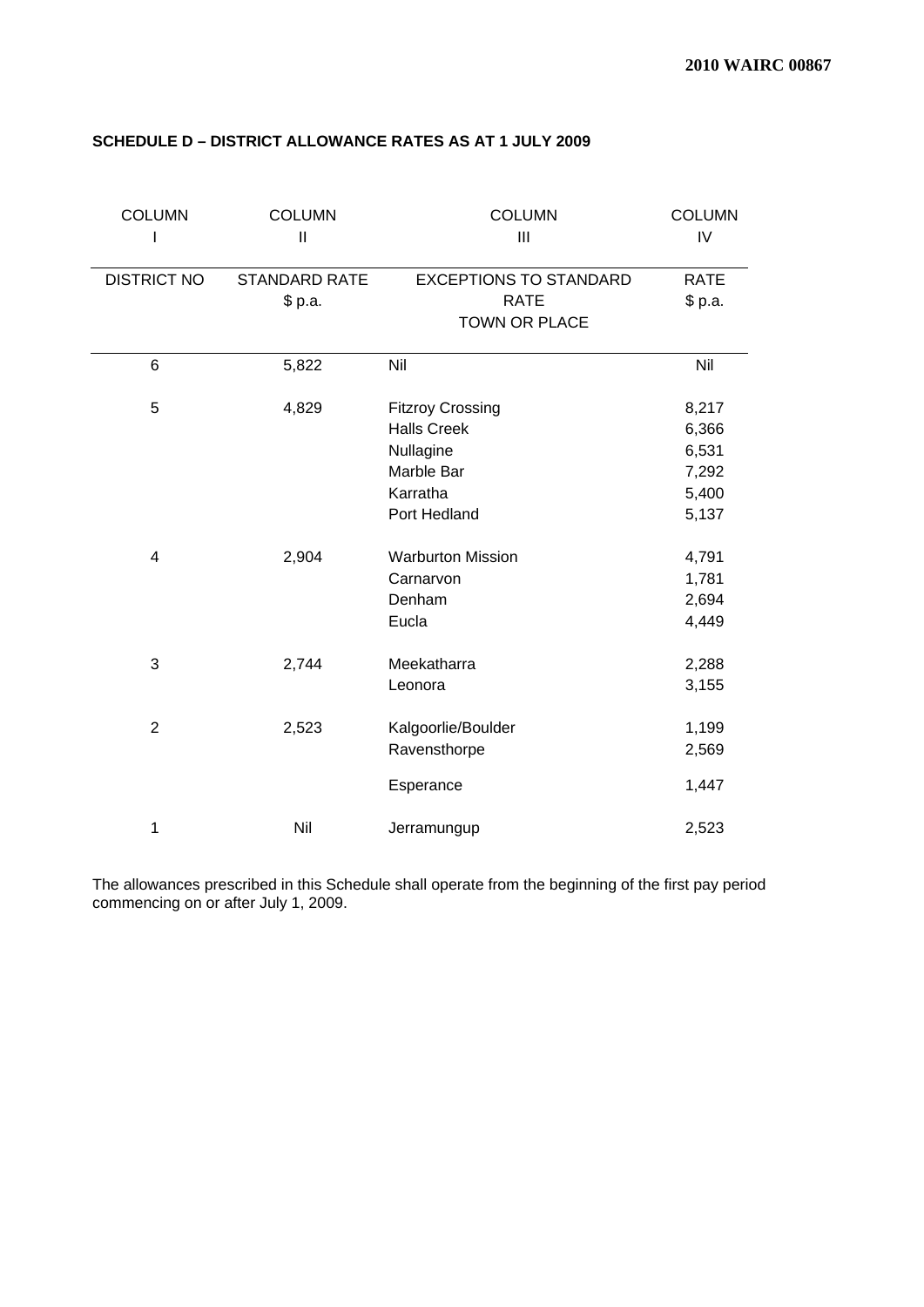| <b>COLUMN</b>           | <b>COLUMN</b><br>$\mathbf{I}$ | <b>COLUMN</b><br>III | <b>COLUMN</b><br>IV                   | <b>COLUMN</b><br>V |
|-------------------------|-------------------------------|----------------------|---------------------------------------|--------------------|
| DA                      | <b>REGIONAL</b>               | <b>STANDARD</b>      | <b>EXCEPTIONS TO</b>                  | <b>RATE</b>        |
| <b>ZONES</b>            | <b>DEVELOPMENT</b>            | <b>RATE</b>          | <b>STANDARD RATE</b>                  | \$ p.a.            |
|                         | <b>ZONES</b>                  | \$p.a.               | TOWN OR PLACE                         |                    |
|                         |                               |                      |                                       |                    |
|                         | Kimberley                     | 8,018                |                                       |                    |
| 6                       |                               |                      | Kununurra                             | 9,534              |
| $\mathbf 5$             |                               |                      | Derby                                 | 6,940              |
| 5                       |                               |                      | <b>Broome</b>                         | 7,855              |
| 5                       |                               |                      | <b>Fitzroy Crossing</b>               | 9,696              |
| 5                       |                               |                      | <b>Halls Creek</b>                    | 9,483              |
|                         | Pilbara                       | 9,072                |                                       |                    |
| 5                       |                               |                      | Karratha/Dampier/                     |                    |
|                         |                               |                      | Roebourne/Wickham                     | 9,839              |
| 5                       |                               |                      | Port Hedland                          | 7,740              |
|                         |                               |                      |                                       |                    |
|                         | Gascoyne                      | 2,904                |                                       |                    |
| 4<br>5                  |                               |                      | Carnarvon<br>Exmouth                  | 1,781              |
|                         |                               |                      |                                       | 5,936              |
| 3                       | Mid West                      | Nil                  |                                       |                    |
|                         |                               |                      | Former District 3                     | 2,887              |
|                         |                               |                      | locations                             |                    |
|                         | Goldfields-Esperance          | 2,523                |                                       |                    |
| $\boldsymbol{2}$        |                               |                      | Kalgoorlie/Boulder                    | 2,385              |
| $\overline{2}$          |                               |                      | Esperance                             | 1,735              |
| $\overline{\mathbf{4}}$ |                               |                      | Eucla                                 | 4,449              |
| 4                       |                               |                      | <b>Warburton Mission</b>              | 4,791              |
| 3                       |                               |                      | Leonora                               | 3,155              |
|                         |                               |                      | Ravensthorpe                          | 2,569              |
|                         |                               |                      |                                       |                    |
|                         | Wheatbelt                     | Nil                  |                                       |                    |
| $\sqrt{2}$              |                               |                      | <b>Former District 2</b><br>locations | 2,523              |
|                         |                               |                      |                                       |                    |
|                         | <b>Great Southern</b>         | Nil                  |                                       |                    |
| $\sqrt{2}$              |                               |                      | <b>Former District 2</b>              | 2,523              |
|                         |                               |                      | locations                             |                    |
| 1                       |                               |                      | Jerramungup                           | 2,523              |

## **SCHEDULE E – DISTRICT ALLOWANCE RATES AS AT 1 JULY 2010**

The allowances prescribed in this Schedule shall operate from the beginning of the first pay period on or after July 1, 2010.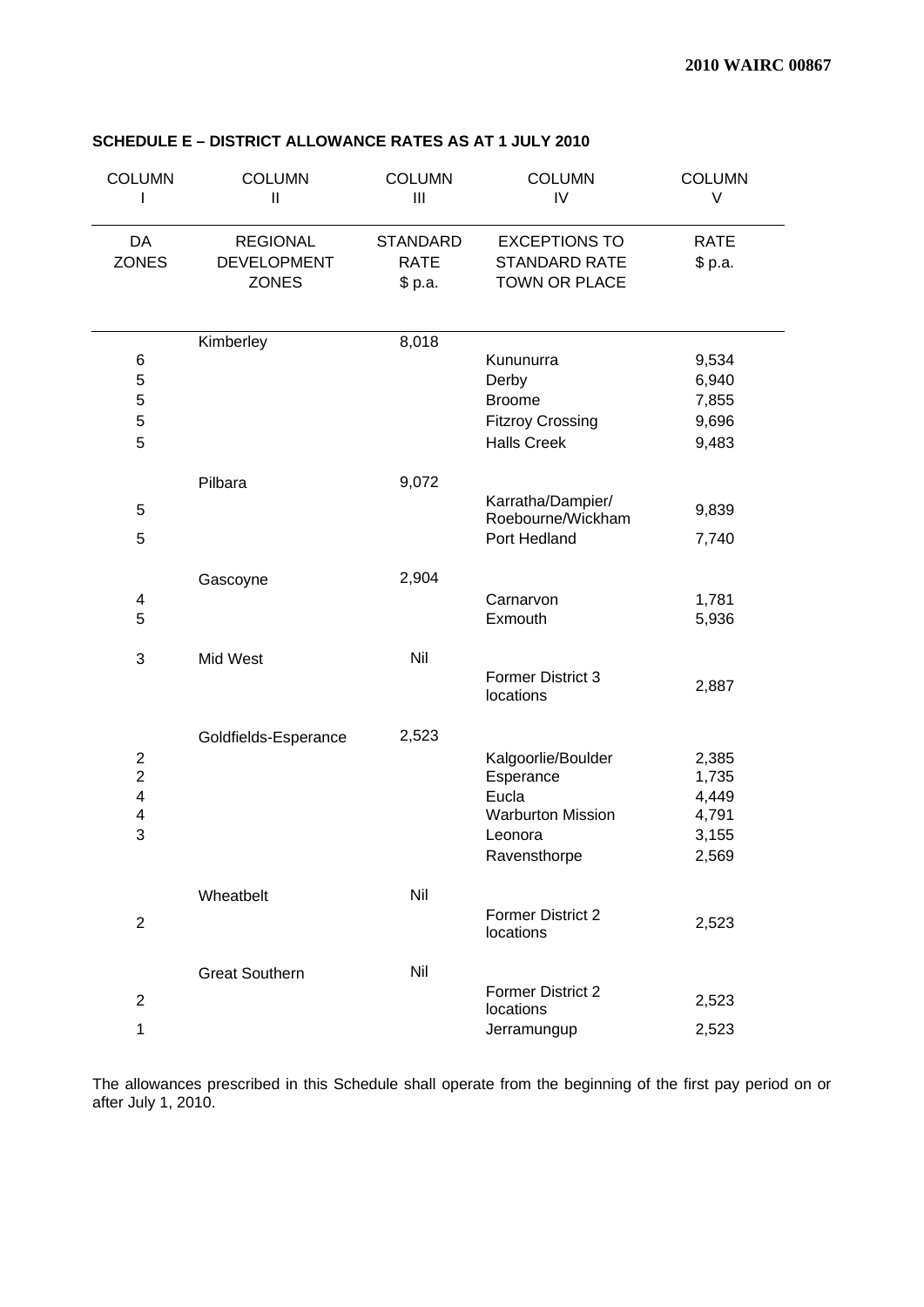

## **SCHEDULE F – DISTRICT ALLOWANCE MAP 1 JULY 2008 – 30 JUNE 2010**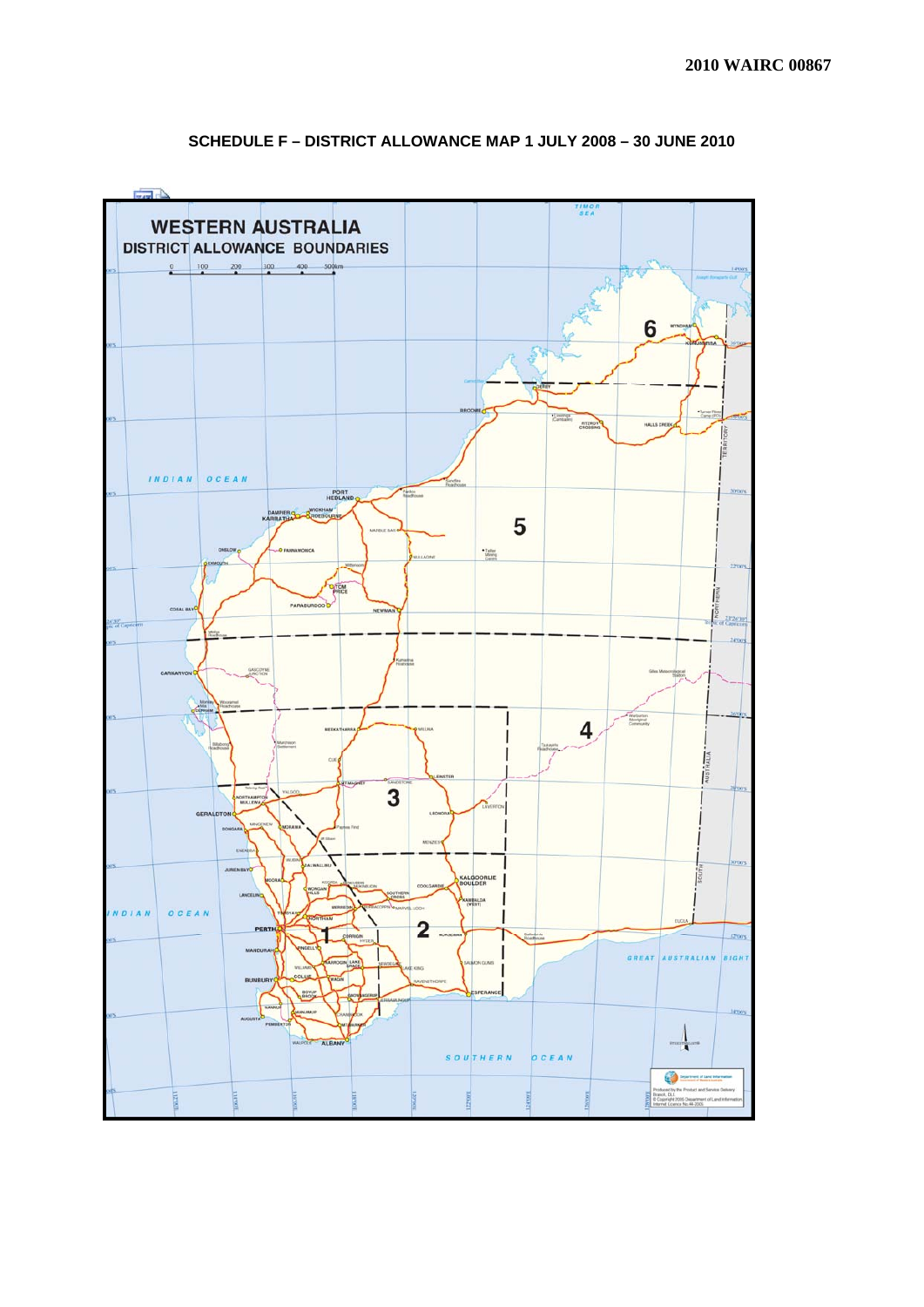

## **SCHEDULE G – DISTRICT ALLOWANCE MAP 1 JULY 2010 – 30 JUNE 2011**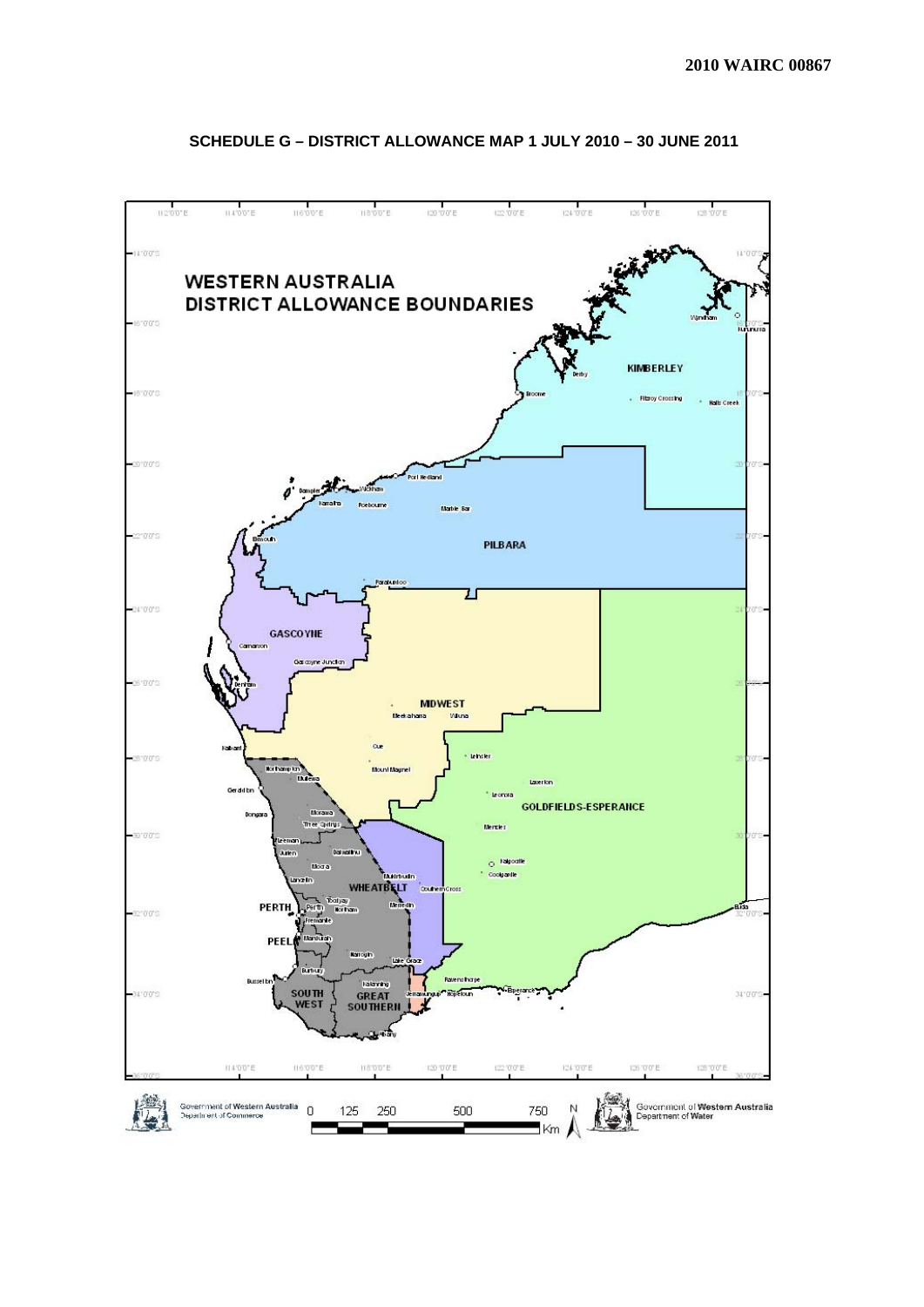

## **SCHEDULE H: DISTRICT ALLOWANCE MAP AS AT 1 JULY 2011**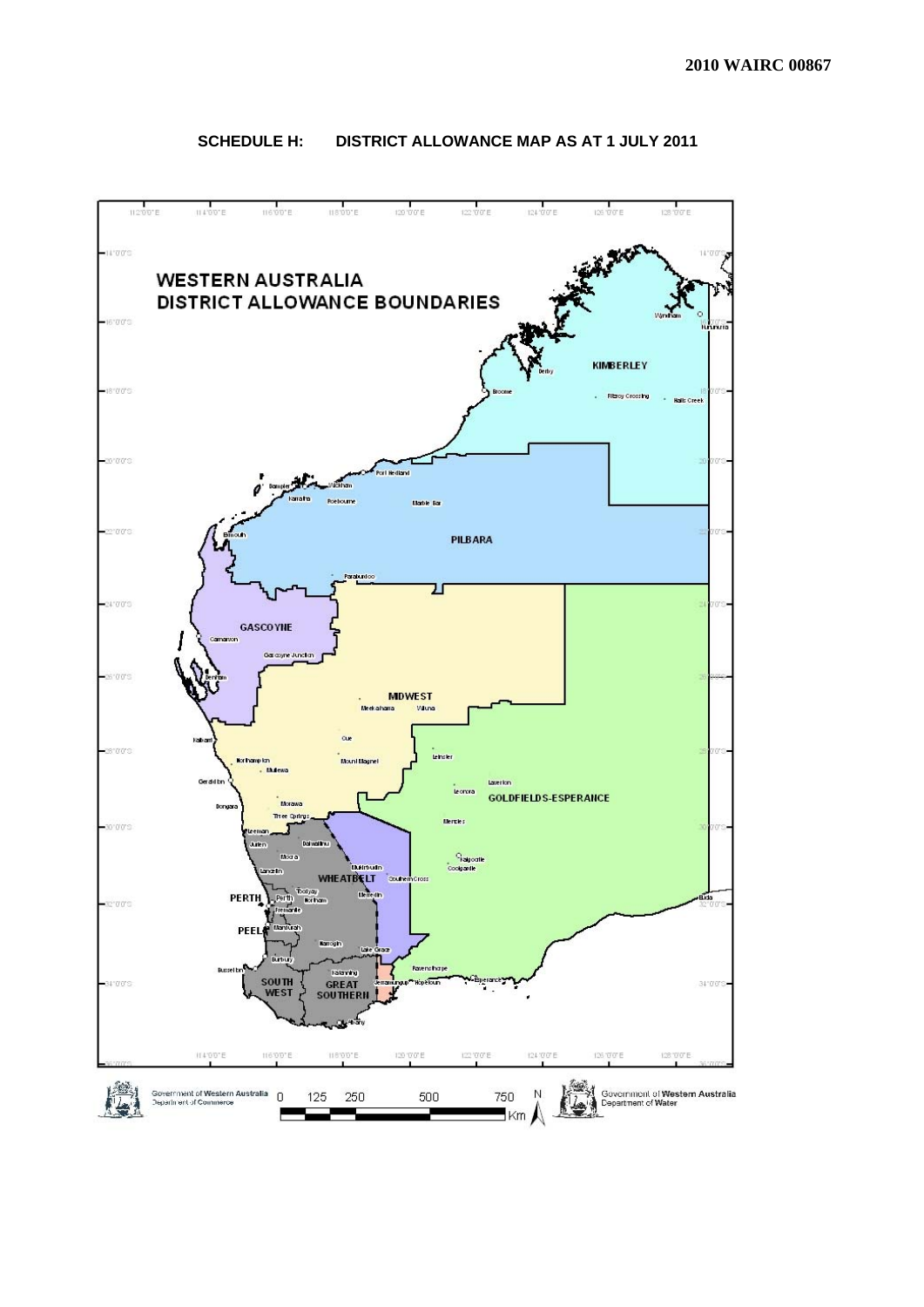## **SCHEDULE I - COMPARISON FOR COMMODITY GROUPS AND SUB-GROUPS**

Source: Regional Prices Index November 2007

| <b>Group, Sub-Group</b>                      |  |  |  |  |
|----------------------------------------------|--|--|--|--|
| <b>FOOD</b>                                  |  |  |  |  |
| Dairy Products                               |  |  |  |  |
| <b>Cereal Products</b>                       |  |  |  |  |
| <b>Meat and Seafood</b>                      |  |  |  |  |
| Fresh Fruit and Vegetables                   |  |  |  |  |
| Drinks, Snacks and Confectionary             |  |  |  |  |
| <b>Other Foods</b>                           |  |  |  |  |
| Meals Out and Takeaway                       |  |  |  |  |
| <b>CLOTHING</b>                              |  |  |  |  |
| Men and Boys Clothing                        |  |  |  |  |
| Women and Girls Clothing                     |  |  |  |  |
| <b>HOUSING</b>                               |  |  |  |  |
| Home Ownership                               |  |  |  |  |
| <b>Private Rents</b>                         |  |  |  |  |
| <b>HOUSEHOLD EQUIPMENT AND OPERATION</b>     |  |  |  |  |
| <b>Household Supplies and Services</b>       |  |  |  |  |
| Fuel and Light                               |  |  |  |  |
| <b>Consumer Credit Charges</b>               |  |  |  |  |
| Postal and Telephone Services                |  |  |  |  |
| <b>TRANSPORT</b>                             |  |  |  |  |
| <b>Private Motoring</b>                      |  |  |  |  |
| <b>CIGARETTES, TOBACCO, ALCOHOLIC DRINKS</b> |  |  |  |  |
| <b>Cigarettes and Tobacco</b>                |  |  |  |  |
| <b>Alcoholic Drinks</b>                      |  |  |  |  |
| <b>HEALTH AND PERSONAL CARE</b>              |  |  |  |  |
| <b>Health Services</b>                       |  |  |  |  |
| <b>Hairdressing Services</b>                 |  |  |  |  |
| <b>Personal Care Products</b>                |  |  |  |  |
| <b>RECREATION AND EDUCATION</b>              |  |  |  |  |
| Books, Newspapers and Magazines              |  |  |  |  |
| <b>Recreation Goods</b>                      |  |  |  |  |
| <b>Recreation Services</b>                   |  |  |  |  |
| <b>Education Fees</b>                        |  |  |  |  |
| <b>ALL GROUPS</b>                            |  |  |  |  |